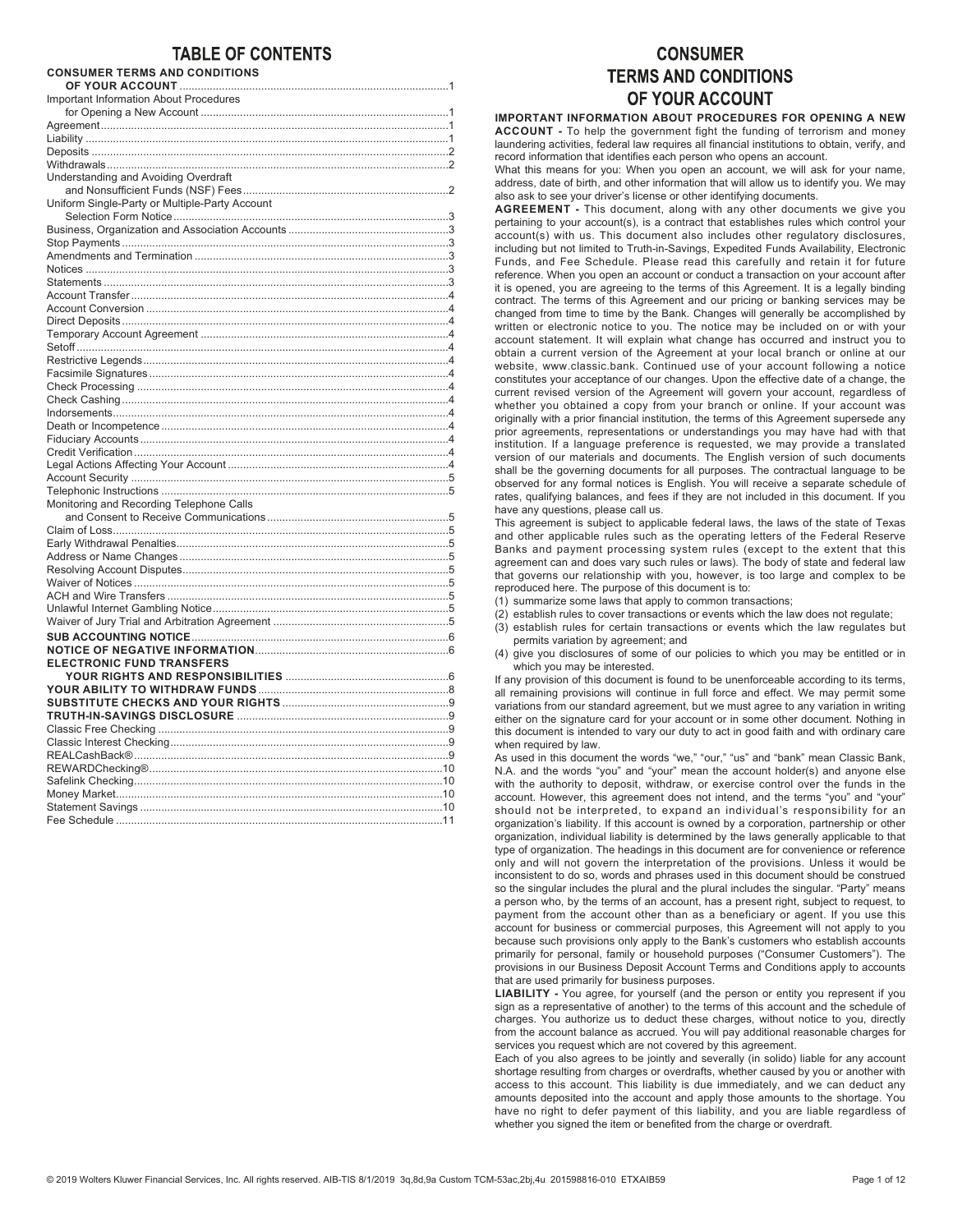You will be liable for our costs as well as for our reasonable attorneys' fees, to the extent permitted by law, whether incurred as a result of collection or in any other dispute involving your account. This includes, but is not limited to, disputes between you and another joint owner; you and an authorized signer or similar party; or a third party claiming an interest in your account. This also includes any action that you or a third party takes regarding the account that causes us, in good faith, to seek the advice of an attorney, whether or not we become involved in the dispute. All costs and attorneys' fees can be deducted from your account when they are incurred, without notice to you.

DEPOSITS - We will give only provisional credit until collection is final for any items, other than cash, we accept for deposit (including items drawn "on us"). Before settlement of any item becomes final, we act only as your agent, regardless of the form of indorsement or lack of indorsement on the item and even though we provide you provisional credit for the item. We may reverse any provisional credit for items that are lost, stolen, or returned. Unless prohibited by law, we also reserve the right to charge back to your account the amount of any item deposited to your account or cashed for you which was initially paid by the payor bank and which is later returned to us due to an allegedly forged, unauthorized or missing indorsement, claim of alteration, encoding error, counterfeit cashier's check or other problem which in our judgment justifies reversal of credit. You authorize us to attempt to collect previously returned items without giving you notice, and in attempting to collect we may permit the payor bank to hold an item beyond the midnight deadline. Actual credit for deposits of, or payable in, foreign currency will be at the exchange rate in effect on final collection in U.S. dollars. We are not responsible for transactions by mail or outside depository until we actually record them. If you deliver a deposit to us and you will not be present when the deposit is counted, you must provide us an itemized list of the deposit (deposit slip). To process the deposit, we will verify and record the deposit, and credit the deposit to the account. If there are any discrepancies between the amounts shown on the itemized list of the deposit and the amount we determine to be the actual deposit, we may notify you of the discrepancy. You will be entitled to credit only for the actual deposit as determined by us, regardless of what is stated on the itemized deposit slip. We will treat and record all transactions received after our "daily cutoff time" on a business day we are open, or received on a day we are not open for business, as if initiated on the next business day that we are open. At our option, we may refuse to accept a check for deposit; we may also take an item for collection rather than for deposit. If we accept a third-party check or draft for deposit, we may require any third-party indorsers to verify or guarantee their indorsements, or indorse in our presence. Restrictions apply to Mobile Deposits. Each digital check image transmitted for deposit must be endorsed with the restrictive endorsement as prescribed in our Mobile Deposit Terms and Conditions.

### WITHDRAWALS -

Generally - Unless clearly indicated otherwise on the account records, any of you, acting alone, who signs to open the account or has authority to make withdrawals may withdraw or transfer all or any part of the account balance at any time. Each of you (until we receive written notice to the contrary) authorizes each other person who signs or has authority to make withdrawals to indorse any item payable to you or your order for deposit to this account or any other transaction with us.

Postdated checks - A postdated check is one which bears a date later than the date on which the check is written. We may properly pay and charge your account for a postdated check even though payment was made before the date of the check, unless we have received written notice of the postdating in time to have a reasonable opportunity to act. Because we process checks mechanically, your notice will not be effective and we will not be liable for failing to honor your notice unless it precisely identifies the number, date, amount and payee of the item.

Checks and withdrawal rules - If you do not purchase your check blanks from us, you must be certain that we approve the check blanks you purchase. Checks and withdrawal forms must be written and signed in blue or black ink, so they are readable. We may refuse any withdrawal or transfer request which you attempt on forms not approved by us or by any method we do not specifically permit. We may refuse any withdrawal or transfer request which is greater in number than the frequency permitted, or which is for an amount greater or less than any withdrawal limitations. We will use the date the transaction is completed by us (as opposed to the date you initiate it) to apply the frequency limitations. In addition, we may place limitations on the account until your identity is verified.

Even if we honor a nonconforming request, we are not required to do so later. If you violate the stated transaction limitations (if any), in our discretion we may close your account or reclassify it as a transaction account. If we reclassify your account, your account will be subject to the fees and earnings rules of the new account classification.

If we are presented with an item drawn against your account that would be a "substitute check," as defined by law, but for an error or defect in the item introduced in the substitute check creation process, you agree that we may pay such item.

Cash withdrawals - We recommend you take care when making large cash withdrawals because carrying large amounts of cash may pose a danger to your personal safety. As an alternative to making a large cash withdrawal, you may want to consider a cashier's check or similar instrument. You assume full responsibility of any loss in the event the cash you withdraw is lost, stolen, or destroyed. You agree to hold us harmless from any loss you incur as a result of your decision to withdraw funds in the form of cash.

Multiple signatures, electronic check conversion, and similar transactions - An electronic check conversion transaction is a transaction where a check or similar item is converted into an electronic fund transfer as defined in the Electronic Fund Transfers regulation. In these types of transactions the check or similar item is either removed from circulation (truncated) or given back to you. As a result, we have no

opportunity to review the signatures or otherwise examine the original check or item. You agree that, as to these or any items as to which we have no opportunity to examine the signatures, you waive any requirement of multiple signatures.

Notice of withdrawal - We reserve the right to require not less than 7 days' notice in writing before each withdrawal from an interest-bearing account other than a time deposit or demand deposit, or from any other savings account as defined by Regulation D. (The law requires us to reserve this right, but it is not our general policy to use it.) Withdrawals from a time account prior to maturity or prior to any notice period may be restricted and may be subject to penalty. See your notice of penalty for early withdrawal.

We reserve the right to charge back any cashed items against the account of the individual cashing the check.

# UNDERSTANDING AND AVOIDING OVERDRAFT AND NONSUFFICIENT FUNDS (NSF) FEES -

Generally - The information in this section is being provided to help you understand what happens if your account is overdrawn. Understanding the concepts of overdrafts and nonsufficient funds (NSF) is important and can help you avoid being assessed fees or charges. This section also provides contractual terms relating to overdrafts and NSF transactions.

An overdrawn account will typically result in you being charged an overdraft fee or an NSF fee. Generally, an overdraft occurs when there is not enough money in your account to pay for a transaction, but we pay (or cover) the transaction anyway. An NSF transaction is slightly different. In an NSF transaction, we do not cover the transaction. Instead, the transaction is rejected and the item or requested payment is returned. In either situation, we can charge you a fee.

If you use our Bounce Protection Program and we cover a transaction for which there is not enough money in your account to pay, we will consider that an overdraft. We treat all other transactions for which there is not enough money in your account as an NSF transaction, regardless of whether we cover the transaction or the transaction is rejected.

Determining your account balance - Your debit items are presented for authorization and settlement against your account accessible balance. The accessible balance is your previous day's ending ledger balance, plus or minus the current day's activity, minus holds (e.g., legal actions, temporary Visa debit authorizations, and deposits that are not yet available for withdrawal due to delayed availability under our Funds Availability Policy), plus available Bounce (if applicable), plus any other funds available to the account from all other related contributing accounts (if applicable). When your accessible balance is less than the amount of the items presented for payment, and we pay the items, you will have a negative (overdrawn) balance, and may incur an overdraft fee..

Overdrafts - You understand that we may, at our discretion, honor withdrawal requests that overdraw your account. However, the fact that we may honor withdrawal requests that overdraw the account balance does not obligate us to do so later. So you can NOT rely on us to pay overdrafts on your account regardless of how frequently or under what circumstances we have paid overdrafts on your account in the past. We can change our practice of paying, or not paying, discretionary overdrafts on your account without notice to you. You can ask us if we have other account services that might be available to you where we commit to paying overdrafts under certain circumstances, such as an overdraft protection lineof-credit or a plan to sweep funds from another account you have with us. You agree that we may charge fees for overdrafts. For consumer accounts, we will not charge fees for overdrafts caused by ATM withdrawals or one-time debit card transactions if you have not opted-in to that service. We may use subsequent deposits, including direct deposits of social security or other government benefits, to cover such overdrafts and overdraft fees.

Nonsufficient funds (NSF) fees - If an item drafted by you (such as a check) or a transaction you set up (such as a preauthorized transfer) is presented for payment in an amount that is more than the amount of money in your account, and we decide not to pay the item or transaction, you agree that we can charge you an NSF fee for returning the payment. Be aware that such an item or payment may be presented multiple times and that we do not monitor or control the number of times a transaction is presented for payment. You agree that we may charge you an NSF fee each time a payment is presented if the amount of money in your account is not sufficient to cover the payment, regardless of the number of times the payment is presented.

Payment types - Some, but not necessarily all, of the ways you can access the funds in your account include debit card transactions, automated clearing house (ACH) transactions, and check transactions. All these payment types can use different processing systems and some may take more or less time to post. This information is important for a number of reasons. For example, keeping track of the checks you write and the timing of the preauthorized payments you set up will help you to know what other transactions might still post against your account. For information about how and when we process these different payment types, see the "Payment order of items" subsection below.

Balance information - Keeping track of your balance is important. You can review your balance in a number of ways including reviewing your periodic statement, reviewing your balance online, accessing your account information by phone, onsite Branch ATM's, mobile app, or coming into one of our branches.

Funds availability - Knowing when funds you deposit into your checking account will be made available for withdrawal is another important concept that can help you avoid being assessed fees or charges. Please see our funds availability disclosure for information on when different types of deposits will be made available for withdrawal. For those accounts to which our funds availability policy disclosure does not apply, you can ask us when you make a deposit when those funds will be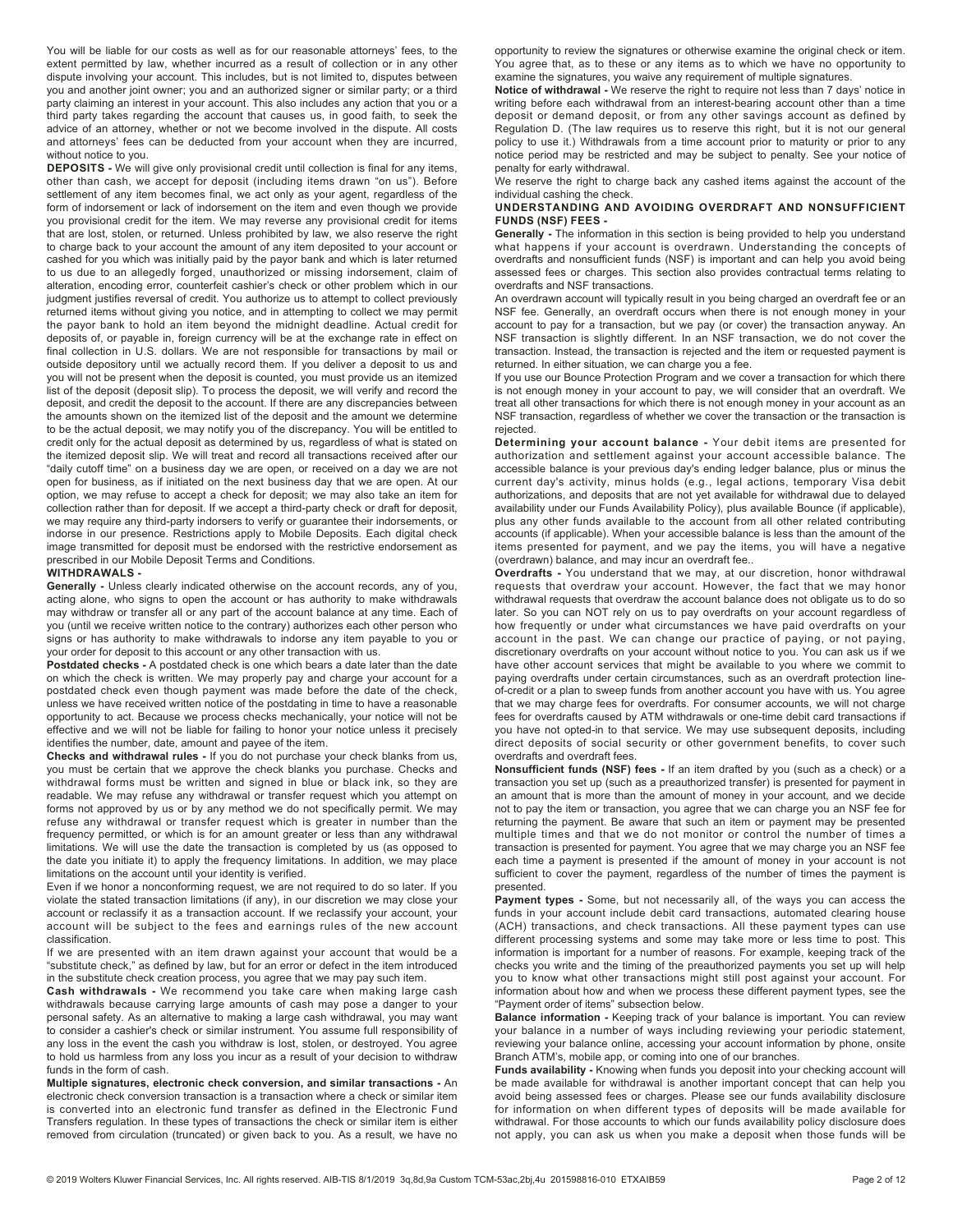available for withdrawal. An item may be returned after the funds from the deposit of that item are made available for withdrawal. In that case, we will reverse the credit of the item. We may determine the amount of available funds in your account for the purpose of deciding whether to return an item for insufficient funds at any time between the times we receive the item and when we return the item or send a notice in lieu of return. We need only make one determination, but if we choose to make a subsequent determination, the account balance at the subsequent time will determine whether there are insufficient available funds.

A temporary debit authorization hold affects your account balance - On debit card purchases, merchants may request a temporary hold on your account for a specified sum of money when the merchant does not know the exact amount of the purchase at the time the card is authorized. The amount of the temporary hold may be more than the actual amount of your purchase. Some common transactions where this occurs involve purchases of gasoline, hotel rooms, or meals at restaurants. When this happens, our processing system cannot determine that the amount of the hold exceeds the actual amount of your purchase. This temporary hold, and the amount charged to your account, will eventually be adjusted to the actual amount of your purchase, but it could be three calendar days, or even longer in some cases, before the adjustment is made. Until the adjustment is made, the amount of funds in your account available for other transactions will be reduced by the amount of the temporary hold. If another transaction is presented for payment in an amount greater than the funds left after the deduction of the temporary hold amount, you will be charged an NSF or overdraft fee according to our NSF or overdraft fee policy. You will be charged the fee even if you would have had sufficient funds in your account if the amount of the hold had been equal to the amount of your purchase.

Payment order of items - The order in which items are paid is important if there is not enough money in your account to pay all of the items that are presented. The payment order can affect the number of items overdrawn or returned unpaid and the amount of the fees you may have to pay. To assist you in managing your account, we are providing you with the following information regarding how we process those items.

Our policy is to process ATM transactions first, in the order they are received on the day they are processed. We process wire transfers second, in the order they are received on the day they are processed. We process over-the-counter items third, in the order they are received on the day they are processed. We process point-of-sale (POS) items fourth, in the order they are received on the day they are processed. We process ACH transactions fifth, in the order they are received on the day they are processed. We process transit checks sixth, in numerical order (by check number) on the day they are processed.

If a check, item or transaction is presented without sufficient funds in your account to pay it, you will be charged an NSF or overdraft fee according to our NSF or overdraft fee policy. We will not charge you a fee for paying an overdraft of an ATM or onetime debit card transaction if this is a consumer account and you have not opted-in to that service. The amounts of the overdraft and NSF fees are disclosed elsewhere, as are your rights to opt in to overdraft services for ATM and one-time debit card transactions, if applicable. We encourage you to make careful records and practice good account management. This will help you to avoid creating items without sufficient funds and potentially incurring the resulting fees.

UNIFORM SINGLE-PARTY OR MULTIPLE-PARTY ACCOUNT SELECTION FORM NOTICE - The type of account you select may determine how property passes on your death. Your will may not control the disposition of funds held in some of the following accounts. You may choose to designate one or more convenience signers on an account, even if the account is not a convenience account. A designated convenience signer may make transactions on your behalf during your lifetime, but does not own the account during your lifetime. The designated convenience signer owns the account on your death only if the convenience signer is also designated as a P.O.D. payee or trust account beneficiary.

SINGLE-PARTY ACCOUNT WITHOUT "P.O.D." (PAYABLE ON DEATH) DESIGNATION - The party to the account owns the account. On the death of the party, ownership of the account passes as a part of the party's estate under the party's will or by intestacy.

SINGLE-PARTY ACCOUNT WITH "P.O.D." (PAYABLE ON DEATH) DESIGNATION - The party to the account owns the account. On the death of the party, ownership of the account passes to the P.O.D. beneficiaries of the account. The account is not a part of the party's estate.

MULTIPLE-PARTY ACCOUNT WITHOUT RIGHT OF SURVIVORSHIP - The parties to the account own the account in proportion to the parties' net contributions to the account. The financial institution may pay any sum in the account to a party at any time. On the death of a party, the party's ownership of the account passes as a part of the party's estate under the party's will or by intestacy.

MULTIPLE-PARTY ACCOUNT WITH RIGHT OF SURVIVORSHIP - The parties to the account own the account in proportion to the parties' net contributions to the account. The financial institution may pay any sum in the account to a party at any time. On the death of a party, the party's ownership of the account passes to the surviving parties.

MULTIPLE-PARTY ACCOUNT WITH RIGHT OF SURVIVORSHIP AND "P.O.D." (PAYABLE ON DEATH) DESIGNATION - The parties to the account own the account in proportion to the parties' net contributions to the account. The financial institution may pay any sum in the account to a party at any time. On the death of the last surviving party, the ownership of the account passes to the P.O.D. beneficiaries. CONVENIENCE ACCOUNT - The parties to the account own the account. One or more convenience signers to the account may make account transactions for a party. A convenience signer does not own the account. On the death of the last surviving

party, ownership of the account passes as a part of the last surviving party's estate under the last surviving party's will or by intestacy. The financial institution may pay funds in the account to a convenience signer before the financial institution receives notice of the death of the last surviving party. The payment to a convenience signer does not affect the parties' ownership of the account.

TRUST ACCOUNT - The parties named as trustees to the account own the account in proportion to the parties' net contributions to the account. A trustee may withdraw funds from the account. A beneficiary may not withdraw funds from the account before all trustees are deceased. On the death of the last surviving trustee, the ownership of the account passes to the beneficiary. The trust account is not a part of a trustee's estate and does not pass under the trustee's will or by intestacy, unless the trustee survives all of the beneficiaries and all other trustees.

BUSINESS, ORGANIZATION AND ASSOCIATION ACCOUNTS - Earnings in the form of interest, dividends, or credits will be paid only on collected funds, unless otherwise provided by law or our policy. You represent that you have the authority to open and conduct business on this account on behalf of the entity. We may require the governing body of the entity opening the account to give us a separate authorization telling us who is authorized to act on its behalf. We will honor the authorization until we actually receive written notice of a change from the governing body of the entity.

STOP PAYMENTS - Unless otherwise provided, the rules in this section cover stopping payment of items such as checks and drafts. Rules for stopping payment of other types of transfers of funds, such as consumer electronic fund transfers, may be established by law or our policy. If we have not disclosed these rules to you elsewhere, you may ask us about those rules.

We may accept an order to stop payment on any item from any one of you. You must make any stop-payment order in the manner required by law; it must be made in a dated, authenticated record that describes the item with certainty. (Generally, a "record" is information that is stored in such a way that it can be retrieved and can be heard or read and understood – you can ask us what type of stop-payment records you can give us). We must receive it in time to give us a reasonable opportunity to act on it before our stop-payment cutoff time. When you place your stop-payment order we will tell you what information we need to stop payment. This information must be exact since stop-payment orders are handled by computers. If your information is not exact your order will not be effective and we will not be responsible for failure to stop payment.

You may stop payment on any item drawn on your account whether you sign the item or not. Your stop-payment order is effective for six months. Your order will lapse after that time if you do not renew the order in a dated, authenticated record before the end of the six-month period. We are not obligated to notify you when a stoppayment order expires.

If you stop payment on an item and we incur any damages or expenses because of the stop payment, you agree to indemnify us for those damages or expenses, including attorneys' fees. You assign to us all rights against the payee or any other holder of the item. You agree to cooperate with us in any legal actions that we may take against such persons. You should be aware that anyone holding the item may be entitled to enforce payment against you despite the stop-payment order.

Our stop-payment cutoff time is one hour after the opening of the next banking day after the banking day on which we receive the item. Additional limitations on our obligation to stop payment are provided by law (e.g., we paid the item in cash or we certified the item).

AMENDMENTS AND TERMINATION - We may change any term of this agreement. Rules governing changes in interest rates are provided separately in the Truth-in-Savings disclosure or in another document. For other changes, we will give you reasonable notice in writing or by any other method permitted by law. We may also close this account at any time upon reasonable notice to you and tender of the account balance personally or by mail. Items presented for payment after the account is closed may be dishonored. When you close your account, you are responsible for leaving enough money in the account to cover any outstanding items to be paid from the account. Reasonable notice depends on the circumstances, and in some cases such as when we cannot verify your identity or we suspect fraud, it might be reasonable for us to give you notice after the change or account closure becomes effective. For instance, if we suspect fraudulent activity with respect to your account, we might immediately freeze or close your account and then give you notice. If we have notified you of a change in any term of your account and you continue to have your account after the effective date of the change, you have agreed to the new term(s).

NOTICES - Any written notice you give us is effective when we actually receive it, and it must be given to us according to the specific delivery instructions provided elsewhere, if any. We must receive it in time to have a reasonable opportunity to act on it. If the notice is regarding a check or other item, you must give us sufficient information to be able to identify the check or item, including the precise check or item number, amount, date and payee. Written notice we give you is effective when it is deposited in the United States Mail with proper postage and addressed to your mailing address we have on file. Notice to any of you is notice to all of you.

STATEMENTS - Your duty to report unauthorized signatures, alterations and forgeries - You must examine your statement of account with "reasonable promptness." If you discover (or reasonably should have discovered) any unauthorized payments, signatures or alterations, you must promptly notify us of the relevant facts. As between you and us, if you fail to do any of these duties, you will have to either share the loss with us, or bear the loss entirely yourself (depending on whether we used ordinary care and, if not, whether we contributed to the loss). The loss could be not only with respect to items on the statement but other items with unauthorized signatures or alterations by the same wrongdoer.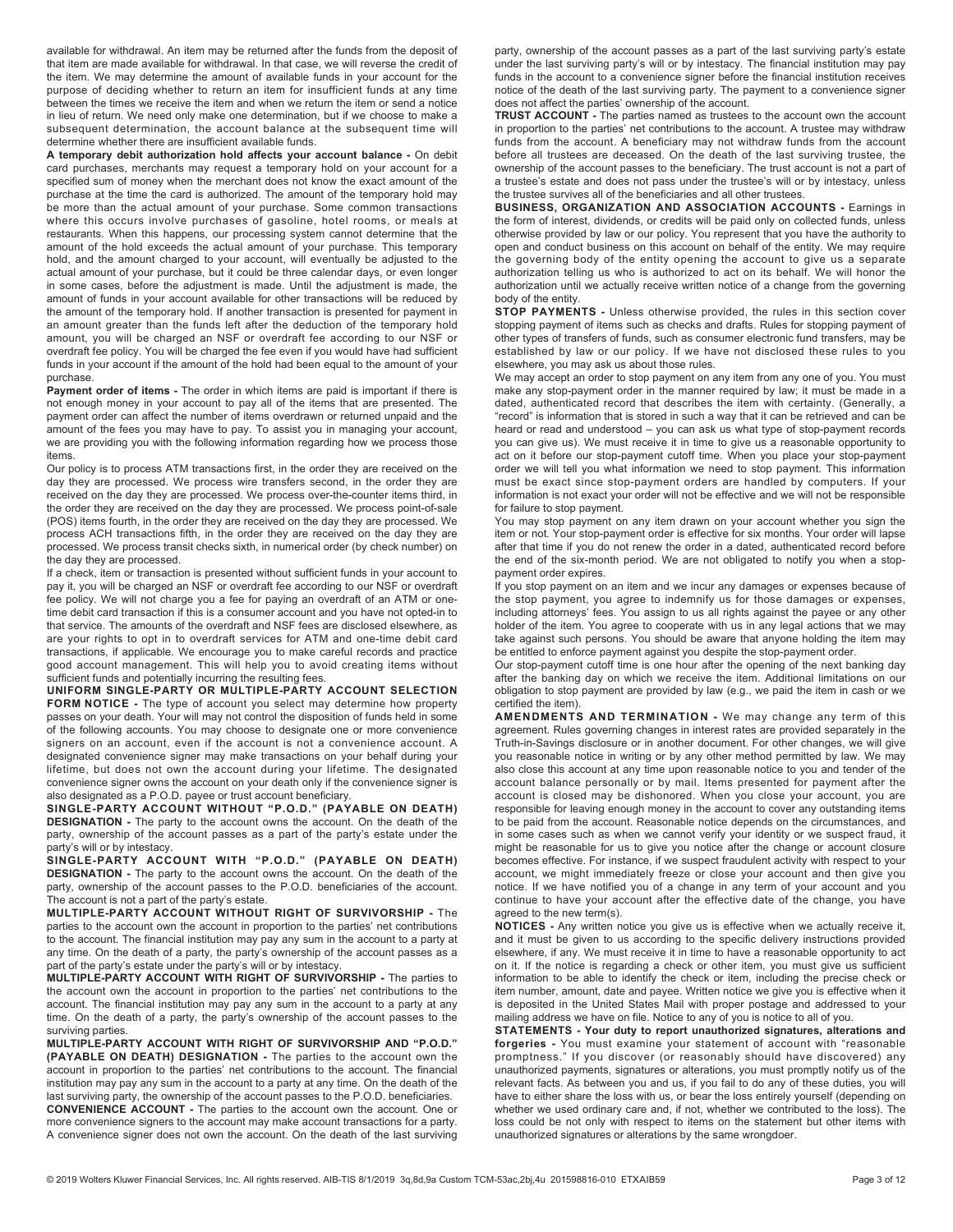You agree that the time you have to examine your statement and report to us will depend on the circumstances, but will not, in any circumstance, exceed a total of 30 days from when the statement is first sent or made available to you.

You further agree that if you fail to report any unauthorized signatures, alterations or forgeries in your account within 60 days of when we first send or make the statement available, you cannot assert a claim against us on any items in that statement, and as between you and us the loss will be entirely yours. This 60-day limitation is without regard to whether we used ordinary care. The limitation in this paragraph is in addition to that contained in the first paragraph of this section.

Your duty to report other errors or problems - In addition to your duty to review your statements for unauthorized signatures, alterations and forgeries, you agree to examine your statement with reasonable promptness for any other error or problem such as an encoding error or an unexpected deposit amount. Also, if you receive or we make available either your items or images of your items, you must examine them for any unauthorized or missing indorsements or any other problems. You agree that the time you have to examine your statement and items and report to us will depend on the circumstances. However, this time period shall not exceed 60 days. Failure to examine your statement and items and report any errors to us within 60 days of when we first send or make the statement available precludes you from asserting a claim against us for any errors on items identified in that statement and as between you and us the loss will be entirely yours.

Errors relating to electronic fund transfers or substitute checks - For information on errors relating to electronic fund transfers (e.g., on-line, mobile, debit card or ATM transactions) refer to your Electronic Fund Transfers disclosure and the sections on consumer liability and error resolution. For information on errors relating to a substitute check you received, refer to your disclosure entitled Substitute Checks and Your Rights.

Duty to notify if statement not received - You agree to immediately notify us if you do not receive your statement by the date you normally expect to receive it. Not receiving your statement in a timely manner is a sign that there may be an issue with your account, such as possible fraud or identity theft.

ACCOUNT TRANSFER - This account may not be transferred or assigned without our prior written consent.

ACCOUNT CONVERSION - We reserve the right to convert your account to another type of account in which you are eligible, if we determine you are not eligible for your established account.

DIRECT DEPOSITS - If we are required for any reason to reimburse the federal government for all or any portion of a benefit payment that was directly deposited into your account, you authorize us to deduct the amount of our liability to the federal government from the account or from any other account you have with us, without prior notice and at any time, except as prohibited by law. We may also use any other legal remedy to recover the amount of our liability.

TEMPORARY ACCOUNT AGREEMENT - If the account documentation indicates that this is a temporary account agreement, each person who signs to open the account or has authority to make withdrawals (except as indicated to the contrary) may transact business on this account. However, we may at some time in the future restrict or prohibit further use of this account if you fail to comply with the requirements we have imposed within a reasonable time.

SETOFF - We may (without prior notice and when permitted by law) set off the funds in this account against any due and payable debt any of you owe us now or in the future. If this account is owned by one or more of you as individuals, we may set off any funds in the account against a due and payable debt a partnership owes us now or in the future, to the extent of your liability as a partner for the partnership debt. If your debt arises from a promissory note, then the amount of the due and payable debt will be the full amount we have demanded, as entitled under the terms of the note, and this amount may include any portion of the balance for which we have properly accelerated the due date.

We are authorized to exercise our right of setoff or security interest rights against the funds credited to your balance after your death. We have these rights even if a "payable on death" payee has rights to the account.

This right of setoff does not apply to this account if prohibited by law. For example, the right of setoff does not apply to this account if: (a) it is an Individual Retirement Account or similar tax-deferred account, or (b) the debt is created by a consumer credit transaction under a credit card plan (but this does not affect our rights under any consensual security interest), or (c) the debtor's right of withdrawal only arises in a representative capacity, or (d) the debt is created by a home equity loan. We will not be liable for the dishonor of any check when the dishonor occurs because we set off a debt against this account. You agree to hold us harmless from any claim arising as a result of our exercise of our right of setoff.

RESTRICTIVE LEGENDS - We do not honor any restrictive legend on checks you write

FACSIMILE SIGNATURES - Unless you make advance arrangements with us, we have no obligation to honor facsimile signatures on your checks or other orders. If we do agree to honor items containing facsimile signatures, you authorize us, at any time, to charge you for all checks, drafts, or other orders, for the payment of money, that are drawn on us. You give us this authority regardless of by whom or by what means the facsimile signature(s) may have been affixed so long as they resemble the facsimile signature specimen filed with us, and contain the required number of signatures for this purpose. You must notify us at once if you suspect that your facsimile signature is being or has been misused.

CHECK PROCESSING - We process items mechanically by relying on image and character recognition technology, or the information encoded in magnetic ink along the bottom of the items. This means that we do not individually examine all of your

items to determine if the item is properly completed, signed and indorsed. You agree that we have exercised ordinary care if our automated processing is consistent with general banking practice, even though we do not inspect each item. Because we do not inspect each item, if you write a check to multiple payees, we can properly pay the check regardless of the number of indorsements unless you notify us in writing that the check requires multiple indorsements. We must receive the notice in time for us to have a reasonable opportunity to act on it, and you must tell us the precise date of the check, amount, check number and payee. We are not responsible for any unauthorized signature or alteration that would not be identified by a reasonable inspection of the item. Using an automated process helps us keep costs down for you and all account holders.

CHECK CASHING - We may charge a fee for anyone that does not have an account with us who is cashing a check, draft or other instrument written on your account. We may also require reasonable identification to cash such a check, draft or other instrument. We can decide what identification is reasonable under the circumstances and such identification may be documentary or physical and may include collecting a thumbprint or fingerprint.

INDORSEMENTS - We may accept for deposit any item payable to you or your order, even if they are not indorsed by you. We may give cash back to any one of you. We may supply any missing indorsement(s) for any item we accept for deposit or collection, and you warrant that all indorsements are genuine.

To ensure that your check or share draft is processed without delay, you must indorse it (sign it on the back) in a specific area. Your entire indorsement (whether a signature or a stamp) along with any other indorsement information (e.g. additional indorsements, ID information, driver's license number, etc.) must fall within 1<sup>1</sup>/<sub>2</sub>" of the "trailing edge" of a check. Indorsements must be made in blue or black ink, so that they are readable by automated check processing equipment.

As you look at the front of a check, the "trailing edge" is the left edge. When you flip the check over, be sure to keep all indorsement information within  $1^{1/2}$ " of that edge.



It is important that you confine the indorsement information to this area since the remaining blank space will be used by others in the processing of the check to place additional needed indorsements and information. You agree that you will indemnify, defend, and hold us harmless for any loss, liability, damage or expense that occurs because your indorsement, another indorsement or information you have printed on the back of the check obscures our indorsement.

These indorsement guidelines apply to both personal and business checks.

DEATH OR INCOMPETENCE - You agree to notify us promptly if any person with a right to withdraw funds from your account(s) dies or is adjudicated (determined by the appropriate official) incompetent. We may continue to honor your checks, items, and instructions until: (a) we know of your death or adjudication of incompetence, and (b) we have had a reasonable opportunity to act on that knowledge. You agree that we may pay or certify checks drawn on or before the date of death or adjudication of incompetence for up to ten (10) days after your death or adjudication of incompetence unless ordered to stop payment by someone claiming an interest in the account.

FIDUCIARY ACCOUNTS - Accounts may be opened by a person acting in a fiduciary capacity. A fiduciary is someone who is appointed to act on behalf of and for the benefit of another. We are not responsible for the actions of a fiduciary, including the misuse of funds. This account may be opened and maintained by a person or persons named as a trustee under a written trust agreement, or as executors, administrators, or conservators under court orders. You understand that by merely opening such an account, we are not acting in the capacity of a trustee in connection with the trust nor do we undertake any obligation to monitor or enforce the terms of the trust or letters.

CREDIT VERIFICATION - You agree that we may verify credit and employment history by any necessary means, including preparation of a credit report by a credit reporting agency.

LEGAL ACTIONS AFFECTING YOUR ACCOUNT - If we are served with a subpoena, restraining order, writ of attachment or execution, levy, garnishment,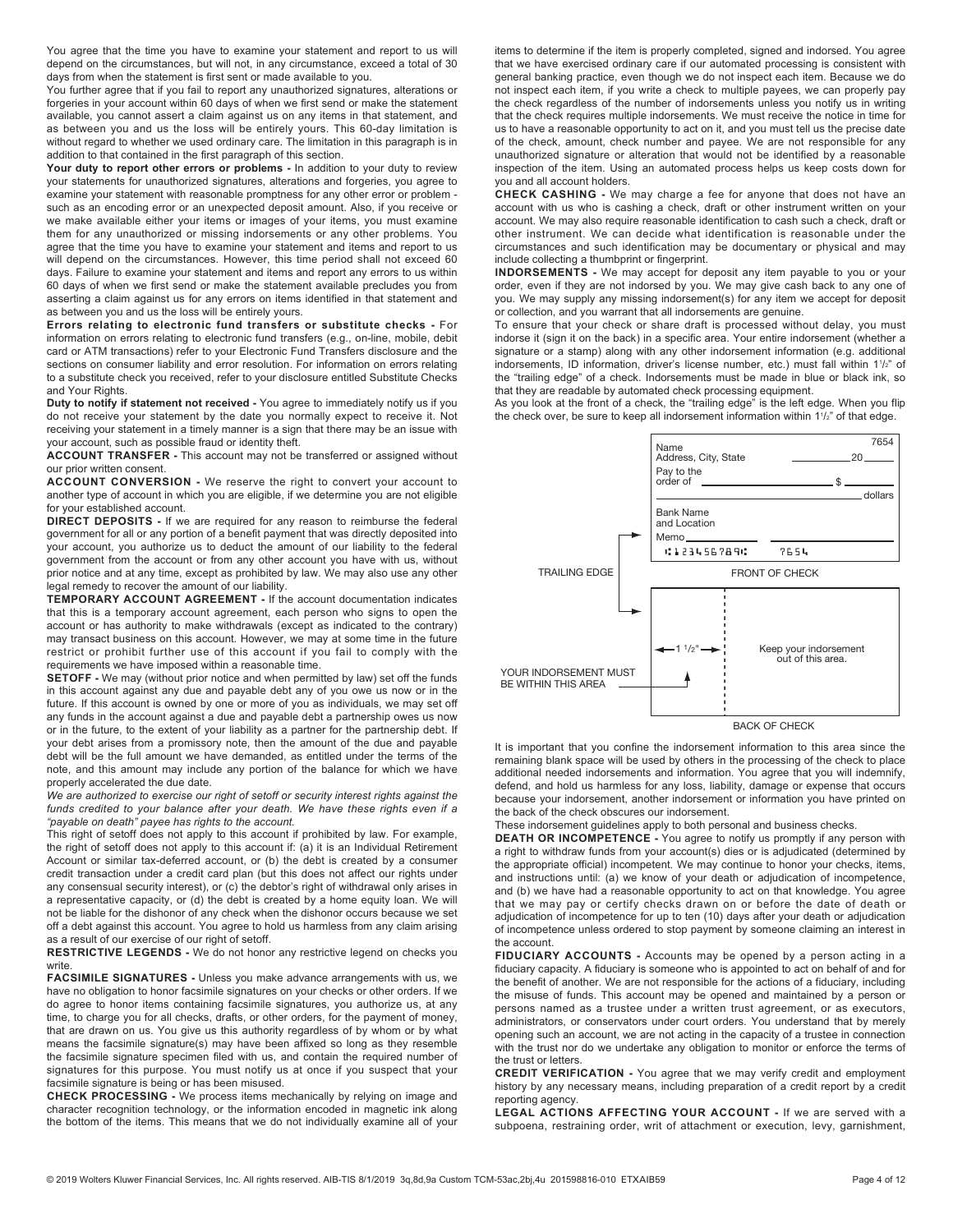search warrant, or similar order relating to your account (termed "legal action" in this section), we will comply with that legal action. Or, in our discretion, we may freeze the assets in the account and not allow any payments out of the account until a final court determination regarding the legal action. We may do these things even if the legal action involves less than all of you. In these cases, we will not have any liability to you if there are insufficient funds to pay your items because we have withdrawn funds from your account or in any way restricted access to your funds in accordance with the legal action. Any fees or expenses we incur in responding to any legal action (including, without limitation, attorneys' fees and our internal expenses) may be charged against your account. The list of fees applicable to your account(s) provided elsewhere may specify additional fees that we may charge for certain legal actions. ACCOUNT SECURITY -

Duty to protect account information and methods of access - It is your responsibility to protect the account numbers and electronic access devices (e.g., an ATM card) we provide you for your account(s). Do not discuss, compare, or share information about your account number(s) with anyone unless you are willing to give them full use of your money. An account number can be used by thieves to issue an electronic debit or to encode your number on a false demand draft which looks like and functions like an authorized check. If you furnish your access device and grant actual authority to make transfers to another person (a family member or coworker, for example) who then exceeds that authority, you are liable for the transfers unless we have been notified that transfers by that person are no longer authorized.

Your account number can also be used to electronically remove money from your account, and payment can be made from your account even though you did not contact us directly and order the payment.

You must also take precaution in safeguarding your blank checks. Notify us at once if you believe your checks have been lost or stolen. As between you and us, if you are negligent in safeguarding your checks, you must bear the loss entirely yourself or share the loss with us (we may have to share some of the loss if we failed to use ordinary care and if we substantially contributed to the loss).

Positive pay and other fraud prevention services - Except for consumer electronic fund transfers subject to Regulation E, you agree that if we offer you services appropriate for your account to help identify and limit fraud or other unauthorized transactions against your account, and you reject those services, you will be responsible for any fraudulent or unauthorized transactions which could have been prevented by the services we offered. You will not be responsible for such transactions if we acted in bad faith or to the extent our negligence contributed to the loss. Such services include positive pay or commercially reasonable security procedures. If we offered you a commercially reasonable security procedure which you reject, you agree that you are responsible for any payment order, whether authorized or not, that we accept in compliance with an alternative security procedure that you have selected. The positive pay service can help detect and prevent check fraud and is appropriate for account holders that issue: a high volume of checks, a lot of checks to the general public, or checks for large dollar amounts.

TELEPHONIC INSTRUCTIONS - Unless required by law or we have agreed otherwise in writing, we are not required to act upon instructions you give us via facsimile transmission or leave by voice mail or on a telephone answering machine. MONITORING AND RECORDING TELEPHONE CALLS AND CONSENT TO

RECEIVE COMMUNICATIONS - Subject to federal and state law, we may monitor or record phone calls for security reasons, to maintain a record and to ensure that you receive courteous and efficient service. You consent in advance to any such recording.

To provide you with the best possible service in our ongoing business relationship for your account we may need to contact you about your account from time to time by telephone, text messaging or email. However, we first obtain your consent to contact you about your account in compliance with applicable consumer protection provisions in the federal Telephone Consumer Protection Act of 1991 (TCPA), CAN-SPAM Act and their related federal regulations and orders issued by the Federal Communications Commission (FCC).

- Your consent is limited to your account, and as authorized by applicable law and regulations.
- Your consent is voluntary and not conditioned on the purchase of any product or service from us.

With the above understandings, you authorize us to contact you regarding your account throughout its existence using any telephone numbers or email addresses that you have previously provided to us by virtue of an existing business relationship or that you may subsequently provide to us.

This consent is regardless of whether the number we use to contact you is assigned to a landline, a paging service, a cellular wireless service, a specialized mobile radio service, other radio common carrier service or any other service for which you may be charged for the call. You further authorize us to contact you through the use of voice, voice mail and text messaging, including the use of pre-recorded or artificial voice messages and an automated dialing device.

If necessary, you may change or remove any of the telephone numbers or email addresses at any time using any reasonable means to notify us.

CLAIM OF LOSS - If you claim a credit or refund because of a forgery, alteration, or any other unauthorized withdrawal, you agree to cooperate with us in the investigation of the loss, including giving us an affidavit containing whatever reasonable information we require concerning your account, the transaction, and the circumstances surrounding the loss. You will notify law enforcement authorities of any criminal act related to the claim of lost, missing, or stolen checks or unauthorized withdrawals. We will have a reasonable period of time to investigate the facts and circumstances surrounding any claim of loss. Unless we have acted in bad faith, we

will not be liable for special or consequential damages, including loss of profits or opportunity, or for attorneys' fees incurred by you.

You agree that you will not waive any rights you have to recover your loss against anyone who is obligated to repay, insure, or otherwise reimburse you for your loss. You will pursue your rights or, at our option, assign them to us so that we may pursue them. Our liability will be reduced by the amount you recover or are entitled to recover from these other sources.

EARLY WITHDRAWAL PENALTIES (and involuntary withdrawals) - We may impose early withdrawal penalties on a withdrawal from a time account even if you don't initiate the withdrawal. For instance, the early withdrawal penalty may be imposed if the withdrawal is caused by our setoff against funds in the account or as a result of an attachment or other legal process. We may close your account and impose the early withdrawal penalty on the entire account balance in the event of a partial early withdrawal. See your notice of penalty for early withdrawals for additional information.

ADDRESS OR NAME CHANGES - You are responsible for notifying us of any change in your address or your name. Unless we agree otherwise, change of address or name must be made in writing by at least one of the account holders. Informing us of your address or name change on a check reorder form is not sufficient. We will attempt to communicate with you only by use of the most recent address you have provided to us. If provided elsewhere, we may impose a service fee if we attempt to locate you.

RESOLVING ACCOUNT DISPUTES - We may place an administrative hold on the funds in your account (refuse payment or withdrawal of the funds) if it becomes subject to a claim adverse to (1) your own interest; (2) others claiming an interest as survivors or beneficiaries of your account; or (3) a claim arising by operation of law. The hold may be placed for such period of time as we believe reasonably necessary to allow a legal proceeding to determine the merits of the claim or until we receive evidence satisfactory to us that the dispute has been resolved. We will not be liable for any items that are dishonored as a consequence of placing a hold on funds in your account for these reasons.

WAIVER OF NOTICES - To the extent permitted by law, you waive any notice of non-payment, dishonor or protest regarding any items credited to or charged against your account. For example, if you deposit an item and it is returned unpaid or we receive a notice of nonpayment, we do not have to notify you unless required by federal Regulation CC or other law.

ACH AND WIRE TRANSFERS - This agreement is subject to Article 4A of the Uniform Commercial Code - Fund Transfers as adopted in the state of Texas. If you originate a fund transfer and you identify by name and number a beneficiary financial institution, an intermediary financial institution or a beneficiary, we and every receiving or beneficiary financial institution may rely on the identifying number to make payment. We may rely on the number even if it identifies a financial institution, person or account other than the one named. Special procedures apply to outgoing wire transfers. Generally, outgoing wires must be originated in person; or in accordance with a pre-arranged written agreement or authenticated record. You agree to be bound by automated clearing house association rules. These rules provide, among other things, that payments made to you, or originated by you, are provisional until final settlement is made through a Federal Reserve Bank or payment is otherwise made as provided in Article 4A-403(a) of the Uniform Commercial Code. If we do not receive such payment, we are entitled to a refund from you in the amount credited to your account and the party originating such payment will not be considered to have paid the amount so credited. Credit entries may be made by ACH. If we receive a payment order to credit an account you have with us by wire or ACH, we are not required to give you any notice of the payment order or credit.

UNLAWFUL INTERNET GAMBLING NOTICE - Restricted transactions as defined in Federal Reserve Regulation GG are prohibited from being processed through this account or relationship. Restricted transactions generally include, but are not limited to, those in which credit, electronic fund transfers, checks, or drafts are knowingly accepted by gambling businesses in connection with the participation by others in unlawful Internet gambling.

#### Arbitration Agreement WAIVER OF JURY TRIAL AND ARBITRATION AGREEMENT

Agreement to Arbitrate. By signing the deposit account signature card or opening, or continuing to use the account you agree to these deposit account terms and conditions, which include this Waiver of Jury Trial and Arbitration Agreement, you and your representatives (including, without limitation, those persons with authority to access any of your deposit accounts with us) agree to resolve all disputes involving Classic Bank, National Association, or any of our affiliates or related third parties (collectively, the "Bank") through arbitration. The Bank also agrees to resolve all disputes with you and your representatives through arbitration. At arbitration, disputes shall be resolved in accordance with the commercial arbitration rules of the American Arbitration Association as supplemented by the procedures for consumerrelated disputes (the "Rules"), and an arbitrator will be selected in accordance with the Rules. Arbitrators shall have no authority to award punitive or exemplary damages. The Rules are available on the website of the American Arbitration Association, http://www.adr.org.

Exception to Agreement to Arbitrate. There is one exception to our agreement to arbitrate. You, your representatives and the Bank may resolve disputes in small claims court.

Jury Trial Waiver. By signing the deposit account signature card or opening, or continuing to use the account you agree to these deposit account terms and conditions, which include this Waiver of Jury Trial and Arbitration Agreement, you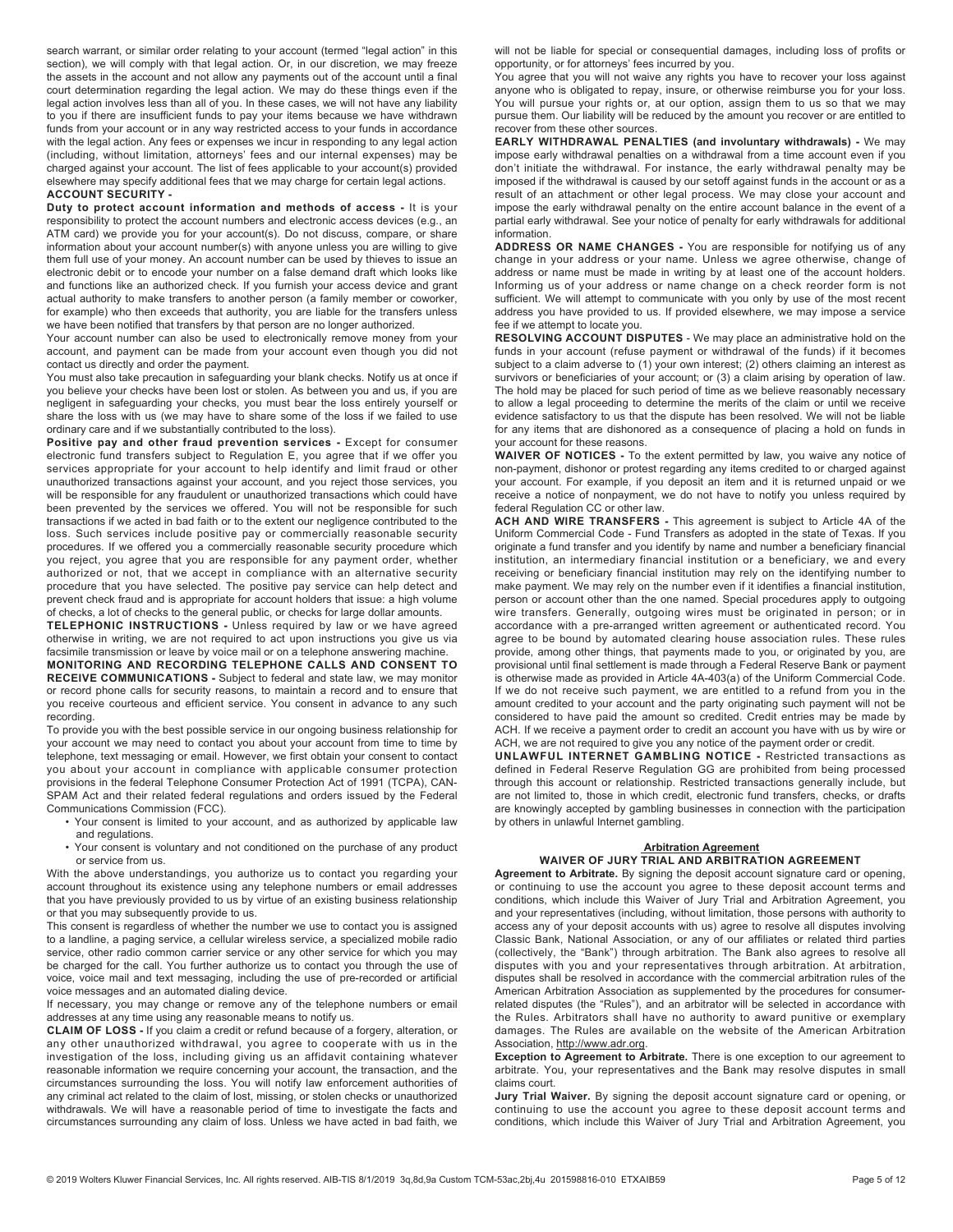and your representatives give up your right to have a trial by jury and waive your right to have a trial by jury to resolve any disputes involving the Bank.

Class Action Waiver. By signing the deposit account signature card or opening, or continuing to use the account you agree to these deposit account terms and conditions, which include this Waiver of Jury Trial and Arbitration Agreement, you and your representatives give up your right to serve as a class representative for, or participate as a member of, a class action, whether in court or in arbitration, in connection with a dispute involving the Bank.

Arbitration Process and Location. If you want to arbitrate a dispute, then you must send us written notice – by certified mail to 102 North Houston Avenue, Cameron, Texas 76520 – that you want to arbitrate the dispute.

You then must contact the American Arbitration Association (1-800-778-7879) (http://www.adr.org) to start your case. After we receive the certified mailing, we will respond to your complaint within the time frame set forth in the Rules. Arbitration will occur in Milam County, Texas. Any party that desires to enforce an arbitration award in court may seek enforcement of the arbitration award only in, and such award shall be enforceable only by, courts in Milam County, Texas having jurisdiction thereof. Each party to the arbitration shall bear all of its costs and expenses related to the arbitration, provided that the arbitration award may include the payment of such costs and expenses.

Survival of Obligations under this Waiver of Jury Trial and Arbitration Agreement; Severability. The obligations of you, your representatives and the Bank under this Waiver of Jury Trial and Arbitration Agreement will survive the closure of your deposit account(s) with us and the termination of all of your business with us. If any part of this Waiver of Jury Trial and Arbitration Agreement related to the agreement to arbitrate disputes is found to be unenforceable, then none of the provisions regarding arbitration will apply but the Jury Trial Waiver shall continue to apply. The enforceability of this Waiver of Jury Trial and Arbitration Agreement may be decided solely by a court of competent jurisdiction in Milam County, Texas and not by an arbitrator or an arbitration panel.

Right to Withdraw. You may withdraw from your arbitration obligations under this Waiver of Jury Trial and Arbitration Agreement by providing us written notice, by certified mail to 102 North Houston Avenue, Cameron, Texas 76520, which notice must state that you are withdrawing and must be postmarked no later than 30 calendar days after you sign the deposit account signature card or open the account. Accordingly, if you sign the deposit account signature card or open the account on January 1, you must give us written notice by January 31.

ACKNOWLEDGMENTS. YOU ACKNOWLEDGE THAT BY SIGNING THE DEPOSIT ACCOUNT SIGNATURE CARD OR OPENING, OR CONTINUING TO USE THE ACCOUNT YOU AGREE TO THESE DEPOSIT ACCOUNT TERMS AND CONDITIONS, WHICH INCLUDE THIS WAIVER OF JURY TRIAL AND ARBITRATION AGREEMENT, YOU GIVE UP IMPORTANT RIGHTS AND YOU UNDERSTAND THAT YOU ARE GIVING UP THOSE RIGHTS.

LIMITATION OF LIABILITY. EXCEPT AS OTHERWISE STATED IN THIS AGREEMENT OR ANY APPLICABLE SEPARATE AGREEMENT, AND EXCEPT AS OTHERWISE REQUIRED BY APPLICABLE LAW, OUR LIABILITY TO YOU IS LIMITED TO DAMAGES ARISING DIRECTLY FROM OUR INTENTIONAL MISCONDUCT OR GROSS NEGLIGENCE IN THE PERFORMANCE OF OUR OBLIGATIONS RELATED TO YOUR ACCOUNTS. YOU RELEASE AND AGREE TO HOLD HARMLESS, DEFEND, AND INDEMNIFY US, OUR DIRECTORS, OFFICERS, EMPLOYEES, AFFILIATES, CONTROLLING PERSONS, AGENTS, REPRESENTATIVES AND CUSTOMERS AND OUR RESPECTIVE SUCCESSORS AND ASSIGNS FROM AND AGAINST ANY AND ALL LIABILITIES, DEMANDS, CLAIMS, ACTIONS OR CAUSES OF ACTION, ASSESSMENTS, LOSSES, DAMAGES, COSTS AND EXPENSES (INCLUDING, WITHOUT LIMITATION, REASONABLE ATTORNEYS' FEES AND EXPENSES) AND ALL FINES, PENALTIES AND INTEREST THEREON AS A RESULT OR ARISING DIRECTLY OR INDIRECTLY OUT OF: (I) OUR ACTS OR OMISSIONS IN CONNECTION WITH OUR OBLIGATIONS RELATED TO YOUR ACCOUNTS, IF SUCH ACTS OR OMISSIONS ARE IN ACCORDANCE WITH YOUR INSTRUCTIONS, THE INSTRUCTIONS OF YOUR REPRESENTATIVE OR THE TERMS OF THIS AGREEMENT, (II) ANY BREACH OF YOUR REPRESENTATIONS OR WARRANTIES, OR OTHER ACTS OR OMISSIONS OF YOU OR YOUR AUTHORIZED REPRESENTATIVES, INCLUDING, WITHOUT LIMITATION, YOUR VIOLATION OF APPLICABLE LAWS OR REGULATIONS; (III) ANY ACTS OR OMISSIONS OF THIRD PARTIES (INCLUDING, WITHOUT LIMITATION, OTHER FINANCIAL INSTITUTIONS, ANY FEDERAL RESERVE BANK, AUTOMATED CLEARINGHOUSES, AND ANY OTHER THIRD PARTY WITH WHICH WE MAY CONTRACT IN CONNECTION WITH OUR OBLIGATIONS RELATED TO YOUR ACCOUNTS), IF SUCH ACTS OR OMISSIONS ARE IN ACCORDANCE WITH YOUR INSTRUCTIONS, THE INSTRUCTIONS OF YOUR REPRESENTATIVES OR THE TERMS OF THIS AGREEMENT; AND (IV) ANY ACT OR OMISSION BY YOU, YOUR AUTHORIZED REPRESENTATIVES OR, IF YOU ARE A COMMERCIAL CUSTOMER, ANY OF YOUR DIRECTORS, OFFICERS, AGENTS, REPRESENTATIVES, EMPLOYEES, AFFILIATES, OR CONTROLLING PERSONS, IN CONNECTION WITH, OR ANY INTENTIONAL OR UNINTENTIONAL FAILURE BY YOU, YOUR AUTHORIZED REPRESENTATIVES OR, IF YOU ARE A COMMERCIAL CUSTOMER, ANY OF YOUR DIRECTORS, OFFICERS, AGENTS, REPRESENTATIVES, EMPLOYEES, AFFILIATES, OR CONTROLLING PERSONS, TO COMPLY WITH, UTILIZE OR FOLLOW, INFORMATION SECURITY PROCEDURES AND PROTECTIONS, INCLUDING, WITHOUT LIMITATION, ANY ACT, OMISSION OR FAILURE RELATED TO

ACCESS NUMBERS, PASSWORDS, LOG-IN IDENTIFICATIONS, SECURITY TOKENS, PERSONAL IDENTIFICATION NUMBERS, PASSCODES AND ACCOUNT NUMBERS ASSIGNED TO YOU. YOU AGREE THAT WHEN APPLICABLE LAW REQUIRES US TO EXERCISE ORDINARY CARE, SUBSTANTIAL COMPLIANCE WITH THE PROCEDURES ESTABLISHED BY US SHALL BE DEEMED TO CONSTITUTE THE EXERCISE OF ORDINARY CARE, AND YOU AGREE THAT OCCASIONAL, UNINTENTIONAL DEVIATIONS BY US FROM THE PROCEDURES SET FORTH HEREIN SHALL NOT BE DEEMED A FAILURE TO EXERCISE ORDINARY CARE AS TO THE TRANSACTIONS WITH RESPECT TO WHICH ANY SUCH DEVIATIONS OCCUR.

EXCEPT AS OTHERWISE PROVIDED BY APPLICABLE LAW, IN NO EVENT SHALL EITHER YOU OR WE BE LIABLE TO EACH OTHER FOR ANY LOSS OF PROFITS, INCIDENTAL, SPECIAL, INDIRECT, EXEMPLARY, CONSEQUENTIAL OR PUNITIVE DAMAGES.

UNDER NO CIRCUMSTANCES WILL EITHER YOU OR WE BE RESPONSIBLE FOR ANY DELAY OR FAILURE TO ACT IN CONNECTION WITH YOUR ACCOUNTS OR THIS AGREEMENT IF THE FAILURE OR DELAY IS DUE TO CIRCUMSTANCES BEYOND YOU OR OUR CONTROL INCLUDING WITHOUT LIMITATION: STRIKES OR LOCKOUTS; FIRE OR OTHER CASUALTY; RISK OR CIVIL COMMOTION; ACTS OF WAR OR TERRORISM; WINDSTORMS, EARTHQUAKES, FLOODS OR OTHER ACTS OF GOD; DELAY IN TRANSPORTATION; GOVERNMENT REGULATION OR INTERFERENCES; INTERRUPTION OR DELAY IN THE INTERNET, TELECOMMUNICATION OR THIRD PARTY SERVICES; FAILURE OF THIRD PARTY SOFTWARE OR HARDWARE, OR INABILITY TO OBTAIN RAW MATERIALS, SUPPLIES, OR POWER.

THE RIGHTS AND OBLIGATIONS OF YOU AND US UNDER THIS PROVISION SHALL BE IN ADDITION TO AND NOT IN LIMITATION OF THE RIGHTS AND OBLIGATIONS OF YOU AND WE IN ANY OTHER AGREEMENT RELATED TO YOUR ACCOUNTS WITH US.

# **SUB ACCOUNTING NOTICE**

All checking accounts consist of a checking sub account and a savings sub account. The Bank may periodically transfer funds between these two sub accounts. On a sixth transfer during a calendar month, any funds in the savings sub account will be transferred back to the checking sub account. If your account is a product on which interest is paid, your interest calculation will remain the same. Otherwise, the savings sub account will be non-interest bearing. The savings sub account will be governed by the rules governing our other savings accounts. This process will not affect your available balance, the interest you may earn, FDIC insurance protection, or your monthly statement.

# **NOTICE OF NEGATIVE INFORMATION**

Federal law requires us to provide the following notice to customers before any "negative information" may be furnished to a nationwide consumer reporting agency. "Negative information" includes information concerning delinquencies, overdrafts or any form of default. This notice does not mean that we will be reporting such information about you, only that we may report such information about customers that have not done what they are required to do under our agreement.

After providing this notice, additional negative information may be submitted without providing another notice.

We may report information about your account to credit bureaus. Late payments, missed payments or other defaults on your account may be reflected in your credit report.

# **ELECTRONIC FUND TRANSFERS YOUR RIGHTS AND RESPONSIBILITIES**

Indicated below are types of Electronic Fund Transfers we are capable of handling, some of which may not apply to your account. Please read this disclosure carefully because it tells you your rights and obligations for the transactions listed. You should keep this notice for future reference.

Electronic Fund Transfers Initiated By Third Parties. You may authorize a third party to initiate electronic fund transfers between your account and the third party's account. These transfers to make or receive payment may be one-time occurrences or may recur as directed by you. These transfers may use the Automated Clearing House (ACH) or other payments network. Your authorization to the third party to make these transfers can occur in a number of ways. For example, your authorization to convert a check to an electronic fund transfer or to electronically pay a returned check charge can occur when a merchant provides you with notice and you go forward with the transaction (typically, at the point of purchase, a merchant will post a sign and print the notice on a receipt). In all cases, these third party transfers will require you to provide the third party with your account number and bank information. This information can be found on your check as well as on a deposit or withdrawal slip. Thus, you should only provide your bank and account information (whether over the phone, the Internet, or via some other method) to trusted third parties whom you have authorized to initiate these electronic fund transfers. Examples of these transfers include, but are not limited to: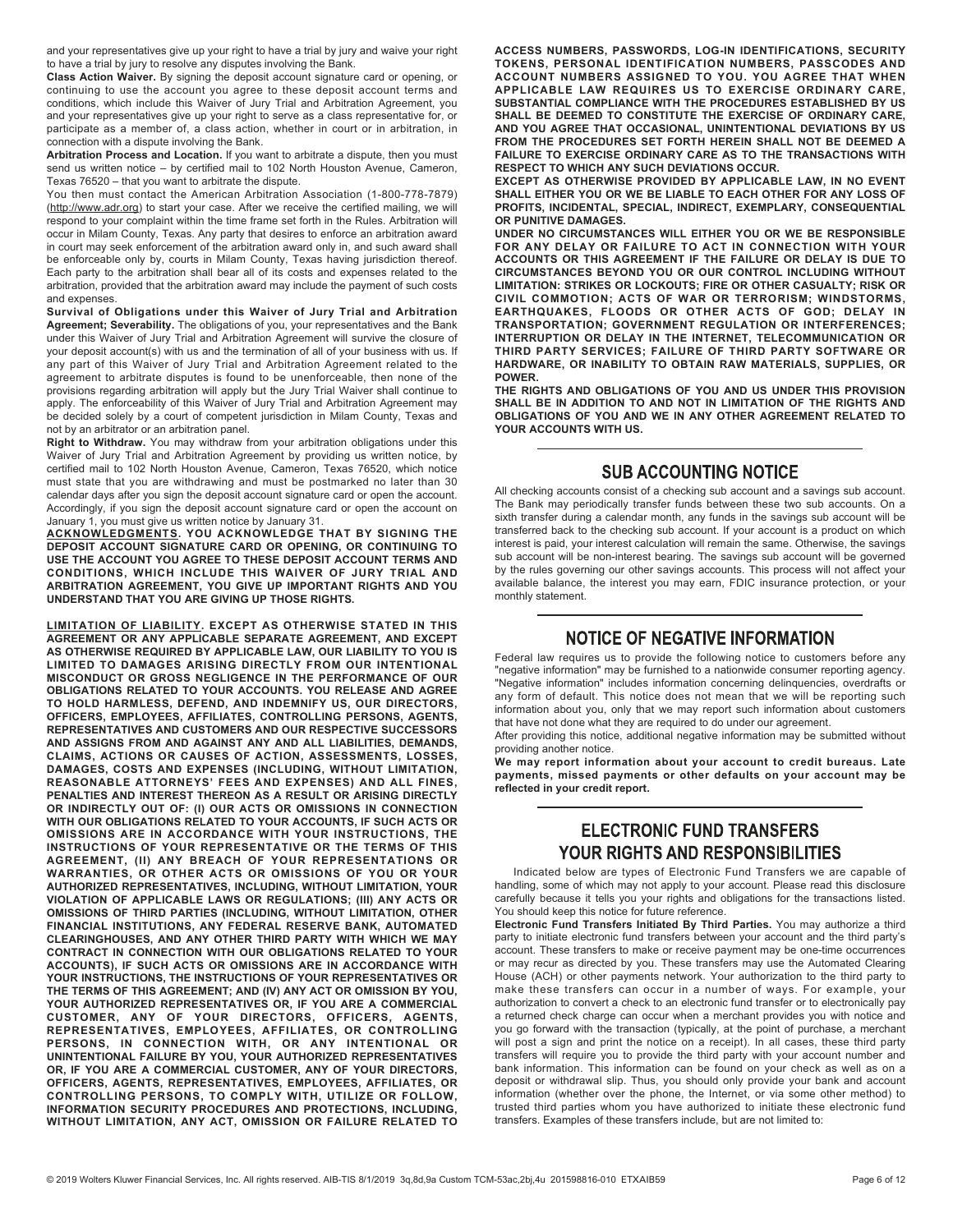- Preauthorized credits. You may make arrangements for certain direct deposits to be accepted into your checking, savings, or money market account(s).
- Preauthorized payments. You may make arrangements to pay certain recurring bills from your checking, savings, or money market account(s).
- Electronic check conversion. You may authorize a merchant or other payee to make a one-time electronic payment from your checking account using information from your check to pay for purchases or pay bills.
- Electronic returned check charge. You may authorize a merchant or other payee to initiate an electronic funds transfer to collect a charge in the event a check is returned for insufficient funds.

ATM Transfers - types of transfers, dollar limitations, and charges - You may access your account(s) by ATM using your Visa® Check Card and personal identification number, to:

- get cash withdrawals from checking or savings account(s)
- you may withdraw no more than \$1,000.00 per day
- there is a charge of \$2.00 per withdrawal at ATMs we do not own or operate
- make deposits to your checking or savings accounts (restrictions apply) • transfer funds from savings to checking and from savings to savings account(s)
- there is a charge of \$2.00 per transfer at ATMs we do not own or operate • transfer funds from checking to savings and from checking to checking
- account(s) - there is a charge of \$2.00 per transfer at ATMs we do not own or operate
- get information about:
	- the account balance of your checking or savings accounts
- there is a charge of \$2.00 per inquiry at ATMs we do not own or operate Some of these services may not be available at all terminals.

Types of Visa® Check Card Point-of-Sale Transactions - You may access your checking account(s) to purchase goods (in person, online, or by phone), pay for services (in person, online, or by phone), get cash from a merchant, if the merchant permits, or from a participating financial institution, and do anything that a participating merchant will accept.

## Point-of-Sale Transactions - dollar limitations - Using your card:

• you may not exceed \$5,000.00 in transactions per day.

Currency Conversion and International Transactions. When you use your Visa® Check Card at a merchant that settles in currency other than US dollars, the charge will be converted into the US dollar amount. The currency conversion rate used to determine the transaction amount in US dollars is either a rate selected by Visa from the range of rates available in wholesale currency markets for the applicable central processing date, which rate may vary from the rate Visa itself receives, or the government-mandated rate in effect for the applicable central processing date. The conversion rate in effect on the processing date may differ from the rate in effect on the transaction date or posting date.

Visa USA charges us a 1% International Service Assessment on all international transactions regardless of whether there is a currency conversion. We pass this international transaction fee on to you. An international transaction is a transaction where the country of the merchant is outside the USA.

Advisory Against Illegal Use. You agree not to use your card(s) for illegal gambling or other illegal purpose. Display of a payment card logo by, for example, an online merchant does not necessarily mean that transactions are lawful in all jurisdictions in which the cardholder may be located.

Non-Visa Debit Transaction Processing. We have enabled non-Visa debit transaction processing. This means you may use your Visa-branded debit card on a PIN-Debit Network\* (a non-Visa network) without using a PIN.

The provisions of your agreement with us relating only to Visa transactions are not applicable to non-Visa transactions. For example, the additional limits on liability (sometimes referred to as Visa's zero-liability program) and the streamlined error resolution procedures offered on Visa debit card transactions are not applicable to transactions processed on a PIN-Debit Network.

\*Visa Rules generally define PIN-Debit Network as a non-Visa debit network that typically authenticates transactions by use of a personal identification number (PIN) but that is not generally known for having a card program.

The additional limits to liability and streamlined error resolution procedures are not applicable to non-consumer accounts.

Check card will remain in activation status for six months. If the card is not used within six months, the status will change to inactive and any attempted transactions will be declined. After 12 months of inactivity the check card will close and any attempted transactions will be declined.

Telephone Banking - "Call Classic" - types of transfers - You may access your account(s) by telephone by dialing 866-421-2289, and using your personal identification number (PIN), to:

- transfer funds from checking to checking
- transfer funds from checking to savings
- transfer funds from savings to checking
- transfer funds from savings to savings
- make payments from checking to loan account(s) with us
- make a stop payment order
- activate debit cards
- get information about:
	- the account balance of checking, savings, and loan accounts
	- the last 10 deposits to checking or savings accounts
	- the last 10 withdrawals from checking or savings accounts

Online Banking/Mobile Banking - types of transfers - You may access your account(s) by computer or through a mobile device by logging onto our website at www.classic.bank or our mobile app and using your password and user identification, to:

- transfer funds from checking to checking
- transfer funds from checking to savings
- transfer funds from savings to checking
- transfer funds from savings to savings
- make payments from checking to loan account(s) with us • make payments from checking or savings to third parties
- restrictions apply
- make payments from savings to loan account(s) with us
- make mobile deposits (restrictions apply)
- get information about:
- the account balance of checking or savings account(s)
- the last 45 days deposits to checking or savings accounts
- the last 45 days withdrawals from checking or savings accounts
- the last 13 months statement history based on the date of your enrollment for electronic statements

#### FEES

• We do not charge for direct deposits to any type of account.

• An excess withdrawal fee will be imposed when the number of transactions per month or statement cycle exceeds the number allowed by certain accounts.

Except as indicated elsewhere, we do not charge for these electronic fund transfers.

ATM Operator/Network Fees. When you use an ATM not owned by us, you may be charged a fee by the ATM operator or any network used (and you may be charged a fee for a balance inquiry even if you do not complete a fund transfer).

#### **DOCUMENTATION**

- Terminal transfers. You can get a receipt at the time you make a transfer to or from your account using an automated teller machine or point-of-sale terminal. However, you may not get a receipt if the amount of the transfer is \$15 or less.
- Preauthorized credits. If you have arranged to have direct deposits made to your account at least once every 60 days from the same person or company, you can call us at 1-866-421-2289 to find out whether or not the deposit has been made.

## • Periodic statements.

You will get a monthly account statement from us for your checking or money market accounts.

You will get a monthly account statement from us for your savings accounts, unless there are no transfers in a particular month. In any case, you will get a statement at least quarterly.

### PREAUTHORIZED PAYMENTS

• Right to stop payment and procedure for doing so. If you have told us in advance to make regular payments out of your account, you can stop any of these payments. Here is how:

Call or write us at the telephone number or address listed in this disclosure in time for us to receive your request 3 business days or more before the payment is scheduled to be made. If you call, we may also require you to put your request in writing and get it to us within 14 days after you call.

We will charge you \$30.00 for each stop-payment order you give.

- Notice of varying amounts. If these regular payments may vary in amount, the person you are going to pay will tell you, 10 days before each payment, when it will be made and how much it will be. (You may choose instead to get this notice only when the payment would differ by more than a certain amount from the previous payment, or when the amount would fall outside certain limits that you set.)
- Liability for failure to stop payment of preauthorized transfer. If you order us to stop one of these payments 3 business days or more before the transfer is scheduled, and we do not do so, we will be liable for your losses or damages.

### FINANCIAL INSTITUTION'S LIABILITY

Liability for failure to make transfers. If we do not complete a transfer to or from your account on time or in the correct amount according to our agreement with you, we will be liable for your losses or damages. However, there are some exceptions. We will not be liable, for instance:

- (1) If, through no fault of ours, you do not have enough money in your account to make the transfer.
- (2) If you have an overdraft line and the transfer would go over the credit limit.
- (3) If the automated teller machine where you are making the transfer does not have enough cash.
- (4) If the terminal or system was not working properly and you knew about the breakdown when you started the transfer.
- (5) If circumstances beyond our control (such as fire or flood) prevent the transfer, despite reasonable precautions that we have taken.
- (6) There may be other exceptions stated in our agreement with you.

# **CONFIDENTIALITY**

We will disclose information to third parties about your account or the transfers you make:

(1) where it is necessary for completing transfers; or

(2) in order to verify the existence and condition of your account for a third party, such as a credit bureau or merchant; or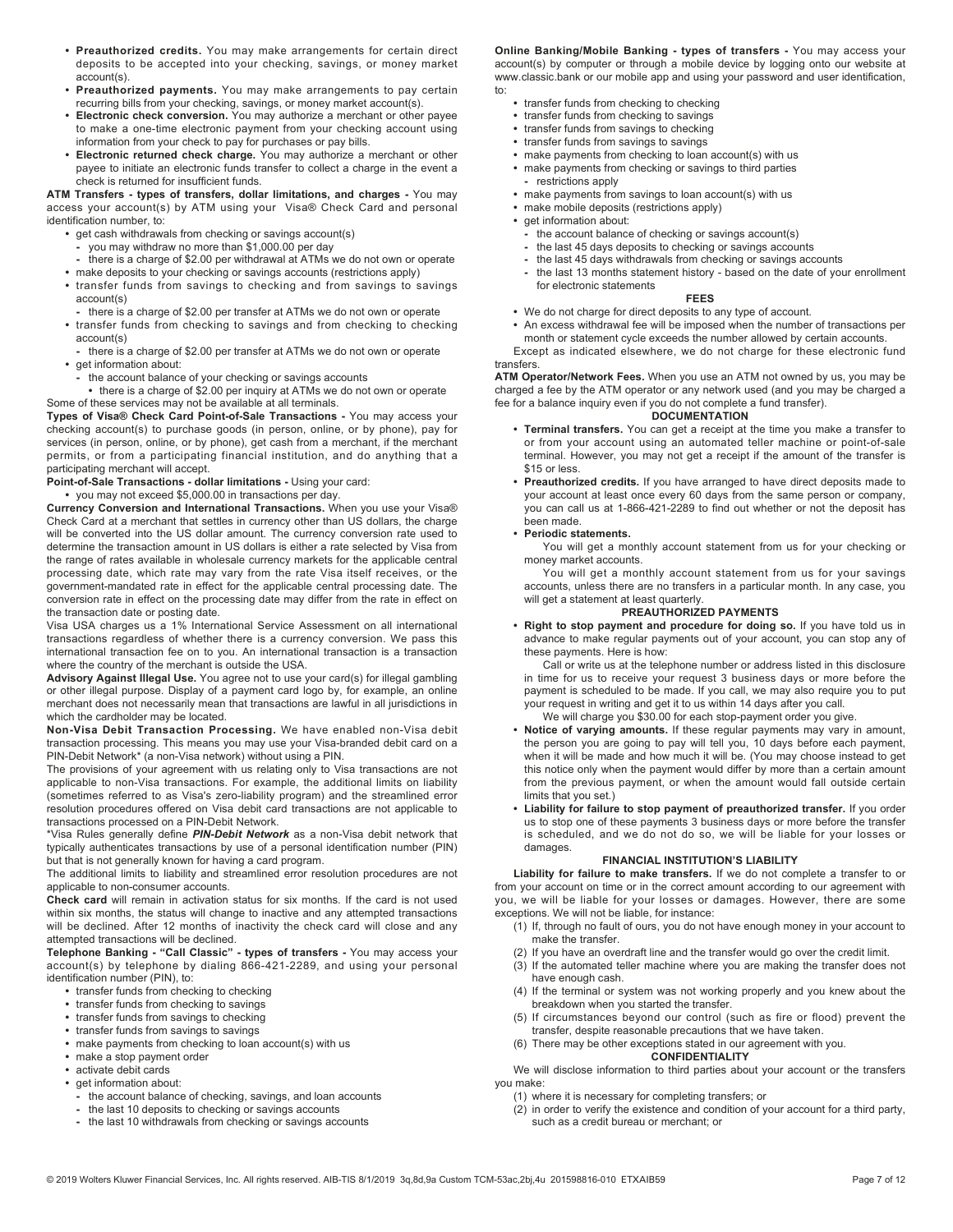- (3) in order to comply with government agency or court orders; or
- (4) as disclosed in our Privacy Notice; or

# (5) if you give us your written permission.

#### UNAUTHORIZED TRANSFERS

(a) Consumer liability. Generally. Tell us AT ONCE if you believe your card and/or code has been lost or stolen, or if you believe that an electronic fund transfer has been made without your permission using information from your check. Telephoning is the best way of keeping your possible losses down. You could lose all the money in your account (plus your maximum overdraft limit). If you tell us within 2 business days after you learn of the loss or theft of your card and/or code, you can lose no more than \$50 if someone used your card and/or code without your permission.

If you do NOT tell us within 2 business days after you learn of the loss or theft of your card and/or code, and we can prove we could have stopped someone from using your card and/or code without your permission if you had told us, you could lose as much as \$500.

Also, if your statement shows transfers that you did not make, including those made by card, code or other means, tell us at once. If you do not tell us within 60 days after the statement was mailed to you, you may not get back any money you lost after the 60 days if we can prove that we could have stopped someone from taking the money if you had told us in time.

If a good reason (such as a long trip or a hospital stay) kept you from telling us, we will extend the time periods.

• Additional Limit on Liability for Visa® Check Card. Unless you have been negligent or have engaged in fraud, you will not be liable for any unauthorized transactions using your lost or stolen Visa® Check Card. This additional limit on liability does not apply to ATM transactions outside of the U.S., to ATM transactions not sent over Visa or Plus networks, or to transactions using your Personal Identification Number which are not processed by VISA®. Visa is a registered trademark of Visa International Service Association.

(b) Contact in event of unauthorized transfer. If you believe your card and/or code has been lost or stolen, call or write us at the telephone number or address listed in this disclosure. You should also call the number or write to the address listed in this disclosure if you believe a transfer has been made using the information from your check without your permission.

#### ERROR RESOLUTION NOTICE

In Case of Errors or Questions About Your Electronic Transfers, Call or Write us at the telephone number or address listed in this disclosure, as soon as you can, if you think your statement or receipt is wrong or if you need more information about a transfer listed on the statement or receipt. We must hear from you no later than 60 days after we sent the FIRST statement on which the problem or error appeared.

- (1) Tell us your name and account number (if any).
- (2) Describe the error or the transfer you are unsure about, and explain as clearly as you can why you believe it is an error or why you need more information.
- (3) Tell us the dollar amount of the suspected error.

If you tell us orally, we may require that you send us your complaint or question in writing within 10 business days.

We will determine whether an error occurred within 10 business days (5 business days for Visa® Check Card point-of-sale transactions processed by Visa and 20 business days if the transfer involved a new account) after we hear from you and will correct any error promptly. If we need more time, however, we may take up to 45 days (90 days if the transfer involved a new account, a point-of-sale transaction, or a foreign-initiated transfer) to investigate your complaint or question. If we decide to do this, we will credit your account within 10 business days (5 business days for Visa® Check Card point-of-sale transactions processed by Visa and 20 business days if the transfer involved a new account) for the amount you think is in error, so that you will have the use of the money during the time it takes us to complete our investigation. If we ask you to put your complaint or question in writing and we do not receive it within 10 business days, we may not credit your account. Your account is considered a new account for the first 30 days after the first deposit is made, unless each of you already has an established account with us before this account is opened.

We will tell you the results within three business days after completing our investigation. If we decide that there was no error, we will send you a written explanation.

You may ask for copies of the documents that we used in our investigation. CONTACT US AT: CLASSIC BANK, NATIONAL ASSOCIATION 102 NORTH HOUSTON AVENUE P.O. BOX 835 CAMERON, TEXAS 76520 Business Days: Monday through Friday Federal Holidays are not included. Phone: (254) 697-6461 MORE DETAILED INFORMATION IS AVAILABLE ON REQUEST

#### NOTICE OF BASIC SAFETY PRECAUTIONS FOR CHECK CARD AND NIGHT DEPOSIT FACILITY USERS

As with all financial transactions, please exercise discretion when using an automated teller machine (ATM), night deposit facility or using your Check card to make purchases on the Internet. For your own safety, remain aware of the surroundings and exercise caution. The following suggestions may be helpful.

- 1. Prepare for your transactions at home (for instance, by filling out a deposit slip) to minimize your time at the ATM or night deposit facility.
- 2. Mark each transaction in your account record, but not while at the ATM or night deposit facility. Always keep your ATM receipts secure. Don't leave them at the ATM or night deposit facility because they may contain important account information. Shred your ATM receipts once they are no longer needed.
- 3. Don't lend your Check card to anyone.
- 4. Remember, do not leave your card at the ATM. Any card left at the ATM will be destroyed. Do not leave any financial documents at a night deposit facility or lying out unsecured.
- 5. Protect the secrecy of your Personal Identification Number (PIN). Protect your Check card as though it were cash. If your card has an embedded chip, consider keeping the card in a safety envelope to avoid undetected and unauthorized scanning. Don't tell anyone your PIN. Don't give anyone information regarding your Check card or PIN over the telephone or Internet. If your Check card can be used to make purchases, only consider providing card information over the telephone or the Internet if it is to a trusted merchant and for a call or transaction initiated by you – and never provide the merchant with the PIN to your Check card.
- 6. Protect against ATM and Internet fraud. Promptly compare your monthly account statements or the account histories that you receive against your ATM and other receipts. If you make a purchase on the Internet, end the transaction by logging out of the website instead of just closing the web browser.
- 7. Inspect an ATM before you use it. Look for possible tampering, or for the presence of an unauthorized attachment (skimmer) that could capture your PIN or other information from your card. Never enter your PIN in any ATM that does not look genuine, has been modified, has a suspicious device attached, or is operating in a suspicious manner. Don't write your PIN where it can be discovered. For example, don't keep a note of your PIN in your wallet or purse.
- 8. Protect the security of your PIN. Ensure no one can observe you entering your PIN into the ATM. An example of preventing others from seeing you enter your PIN is by using your body or hand to shield their view.
- 9. If you lose your Check card or if it is stolen, promptly notify us. You should consult the other disclosures you have received about electronic fund transfers for additional information about what to do if your card is lost or stolen.
- 10. When you make a transaction, remain aware of your surroundings and exercise caution when withdrawing funds. Look out for suspicious activity near the ATM or night deposit facility, particularly if it is after sunset. At night, be sure that the facility (including the parking area and walkways) is well lighted. Consider having someone accompany you when you use the facility, especially after sunset. If you observe any problem, go to another ATM or night deposit facility.
- 11. Don't accept assistance from anyone you don't know when using an ATM or night deposit facility.
- 12. If you notice anything suspicious or if any other problem arises after you have begun an ATM transaction, you may want to cancel the transaction, put your card away and leave. You might consider using another ATM or coming back later.
- 13. Don't display your cash; put it away as soon as the ATM transaction is completed and wait to count the cash until you are in the safety of a locked enclosure such as your car, home, or in another secure area.
- At a drive-up facility, make sure all the car doors are locked and all of the windows are rolled up, except the driver's window. Keep the engine running and remain alert to your surroundings.
- 15. We want the ATM and night deposit facility to be safe and convenient for you. Therefore, please tell us if you know of any problem with a facility. For instance, let us know if a light is not working or there is any damage to a facility. Please report any suspicious activity or crimes to both the operator of the facility and the local law enforcement officials immediately.
- 16. If purchasing online with your Check card, end transactions by logging out of websites, don't just close the web browser.

# **YOUR ABILITY TO WITHDRAW FUNDS**

This policy statement applies to all deposit accounts.

Our policy is to make funds from your cash and check deposits available to you on the first business day after the day we receive your deposit. Electronic direct deposits will be available on the day we receive the deposit. Once the funds are available, you can withdraw them in cash and we will use the funds to pay checks that you have written.

Please remember that even after we have made funds available to you, and you have withdrawn the funds, you are still responsible for checks you deposit that are returned to us unpaid and for any other problems involving your deposit.

For determining the availability of your deposits, every day is a business day, except Saturdays, Sundays, and federal holidays. If you make a deposit before 3:00 P.M. on a business day that we are open, we will consider that day to be the day of your deposit. However, if you make a deposit after 3:00 P.M. or on a day we are not open, we will consider that the deposit was made on the next business day we are open.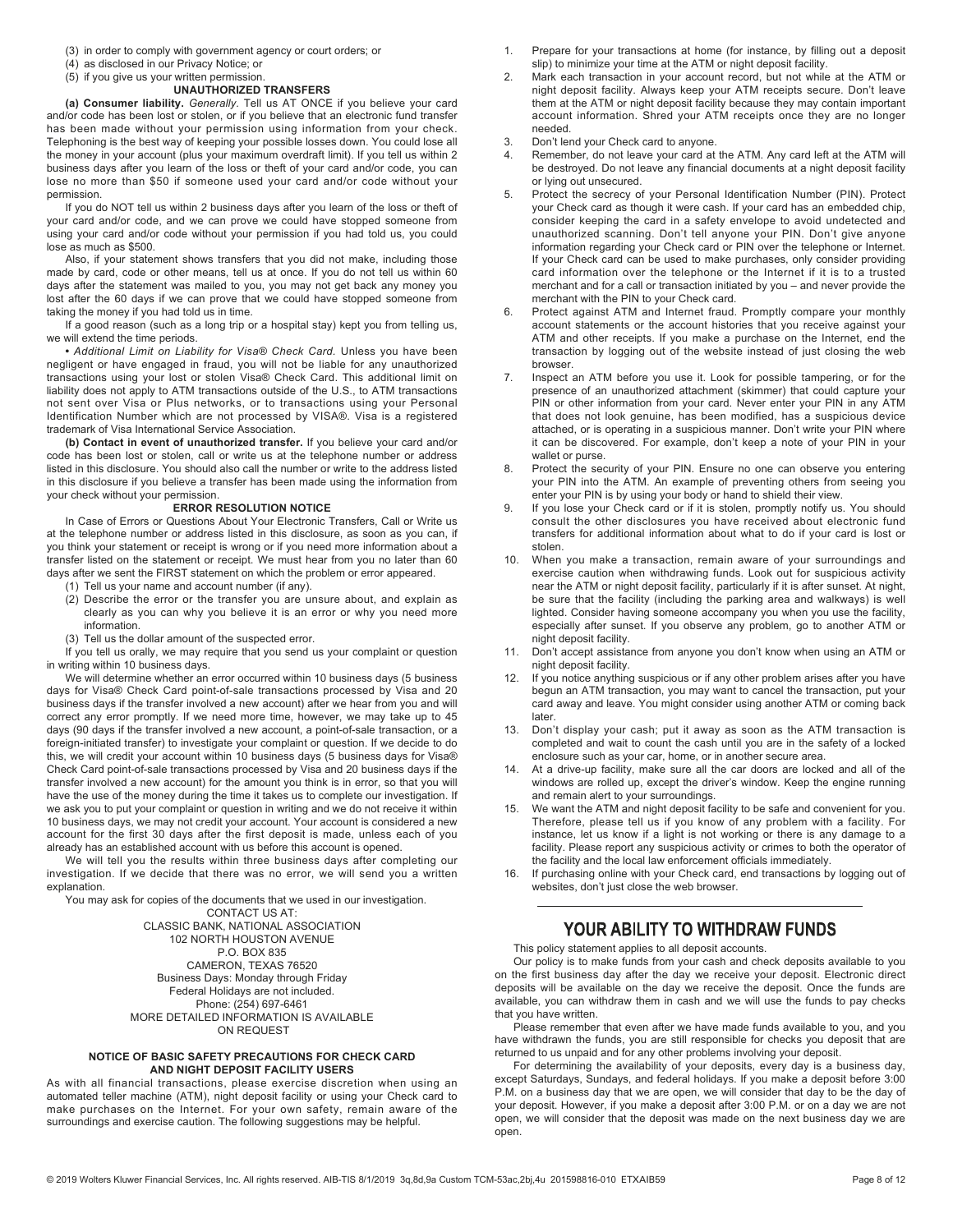If we cash a check for you that is drawn on another bank, we may withhold the availability of a corresponding amount of funds that are already in your account. Those funds will be available at the time funds from the check we cashed would have been available if you had deposited it.

If we accept for deposit a check that is drawn on another bank, we may make funds from the deposit available for withdrawal immediately but delay your availability to withdraw a corresponding amount of funds that you have on deposit in another account with us. The funds in the other account would then not be available for withdrawal until the time periods that are described elsewhere in this disclosure for the type of check that you deposited.

#### LONGER DELAYS MAY APPLY

Case-by-case delays. In some cases, we will not make all of the funds that you deposit by check available to you on the first business day after the day of your deposit. Depending on the type of check that you deposit, funds may not be available until the second business day after the day of your deposit. The first \$225 of your deposits, however, will be available on the first business day.

If we are not going to make all of the funds from your deposit available on the first business day, we will notify you at the time you make your deposit. We will also tell you when the funds will be available. If your deposit is not made directly to one of our employees, or if we decide to take this action after you have left the premises, we will mail you the notice by the day after we receive your deposit.

If you will need the funds from a deposit right away, you should ask us when the funds will be available.

Safeguard exceptions. In addition, funds you deposit by check may be delayed for a longer period under the following circumstances:

We believe a check you deposit will not be paid.

You deposit checks totaling more than \$5,525 on any one day.

You redeposit a check that has been returned unpaid.

You have overdrawn your account repeatedly in the last six months.

There is an emergency, such as failure of computer or communications equipment.

We will notify you if we delay your ability to withdraw funds for any of these reasons, and we will tell you when the funds will be available. They will generally be available no later than the seventh business day after the day of your deposit.

## SPECIAL RULES FOR NEW ACCOUNTS

If you are a new customer, the following special rules will apply during the first 30 days your account is open.

Funds from electronic direct deposits to your account will be available on the day we receive the deposit. Funds from deposits of cash, wire transfers, and the first \$5,525 of a day's total deposits of cashier's, certified, teller's, traveler's, and federal, state and local government checks will be available on the first business day after the day of your deposit if the deposit meets certain conditions. For example, the checks must be payable to you (and you may have to use a special deposit slip). The excess over \$5,525 will be available on the ninth business day after the day of your deposit. If your deposit of these checks (other than a U.S. Treasury check) is not made in person to one of our employees, the first \$5,525 will not be available until the second business day after the day of your deposit.

Funds from all other check deposits will be available on the tenth business day after the day of your deposit.

# **SUBSTITUTE CHECKS AND YOUR RIGHTS**

#### What is a substitute check?

To make check processing faster, federal law permits banks to replace original checks with "substitute checks." These checks are similar in size to original checks with a slightly reduced image of the front and back of the original check. The front of a substitute check states: "This is a legal copy of your check. You can use it the same way you would use the original check." You may use a substitute check as proof of payment just like the original check.

Some or all of the checks that you receive back from us may be substitute checks. This notice describes rights you have when you receive substitute checks from us. The rights in this notice do not apply to original checks or to electronic debits to your account. However, you have rights under other law with respect to those transactions.

# What are my rights regarding substitute checks?

In certain cases, federal law provides a special procedure that allows you to request a refund for losses you suffer if a substitute check is posted to your account (for example, if you think that we withdrew the wrong amount from your account or that we withdrew money from your account more than once for the same check). The losses you may attempt to recover under this procedure may include the amount that was withdrawn from your account and fees that were charged as a result of the withdrawal (for example, bounced check fees).

The amount of your refund under this procedure is limited to the amount of your loss or the amount of the substitute check, whichever is less. You also are entitled to interest on the amount of your refund if your account is an interest-bearing account. If your loss exceeds the amount of the substitute check, you may be able to recover additional amounts under other law.

If you use this procedure, you may receive up to \$2,500 of your refund (plus interest if your account earns interest) within 10 business days after we received your claim and the remainder of your refund (plus interest if your account earns interest) not later than 45 calendar days after we received your claim.

We may reverse the refund (including any interest on the refund) if we later are able to demonstrate that the substitute check was correctly posted to your account.

#### How do I make a claim for a refund?

If you believe that you have suffered a loss relating to a substitute check that you received and that was posted to your account, please contact us at:

Classic Bank 102 North Houston Avenue P.O. Box 835 Cameron, TX 76520 (254) 697-6461

You must contact us within 40 calendar days of the date that we mailed (or otherwise delivered by a means to which you agreed) the substitute check in question or the account statement showing that the substitute check was posted to your account, whichever is later. We will extend this time period if you were not able to make a timely claim because of extraordinary circumstances.

Your claim must include —

- A description of why you have suffered a loss (for example, you think the amount withdrawn was incorrect);
- An estimate of the amount of your loss;
- An explanation of why the substitute check you received is insufficient to confirm that you suffered a loss; and
- A copy of the substitute check or the following information to help us identify the substitute check: the check number, the amount of the check, the date of the check, and the name of the person to whom you wrote the check.

# **TRUTH-IN-SAVINGS DISCLOSURE**

#### CLASSIC FREE CHECKING

Minimum balance to open the account - You must deposit \$50.00 to open a Classic Free Checking account.

## CLASSIC INTEREST CHECKING

Minimum balance to open the account - You must deposit \$50.00 to open a Classic Interest Checking account.

Rate Information - Your interest rate and annual percentage yield may change.

Frequency of rate changes - We may change the interest rate on your account at any time.

Determination of rate - At our discretion, we may change the interest rate on your account. The interest rate and annual percentage yield (APY) for your account are included on the rate sheet at the end of this disclosure.

Effect of closing an account - If you close your account before interest is credited, you will not receive the accrued interest.

Minimum balance to obtain the annual percentage yield disclosed - You must maintain a minimum balance of \$0.01 in the account each day to obtain the disclosed annual percentage yield.

Compounding and crediting frequency - Interest will be compounded daily. Interest will be credited to your account every month.

Daily balance computation method - We use the daily balance method to calculate the interest on your account. This method applies a daily periodic rate to the principal in the account each day.

Accrual of interest on noncash deposits - Interest begins to accrue on the business day you deposit noncash items (for example, checks). REALCashBack®

#### ELIGIBILITY REQUIREMENTS

This product is available only to consumers (not available to business purpose accounts). This product is not available to Reward Checking customers. (Only one "reward" product per person, as determined by the social security number of the primary owner.)

#### To qualify for REALCashBack rewards, you must:

- Have at least ten (10) debit card purchases greater than or equal to \$5.00 post and settle to the account PER MONTHLY QUALIFICATION CYCLE (Note: ATM transactions do not count as qualifying debit card transactions for purposes of earning rewards within this account. Debit card transactions processed by merchants and received by the bank as ATM transactions do not count towards qualifying debit card transactions. Only debit card transactions processed by merchants and received by the bank as POS transactions count towards qualifying debit card transactions. Transactions may take one or more banking days from the date the transaction was made to post to and settle an account.),
- Have at least one direct deposit or one automatic payment (e.g., ACH debit or credit, or on-line banking bill pay transaction) post and settle to the account PER MONTHLY QUALIFICATION CYCLE,
- Be enrolled in online banking,
- Consent to receive all account related disclosures and monthly statements electronically (e-statement), and

Please note, the debit card and bill pay transactions MUST post to and settle your account during the Monthly Qualification Cycle. They may not be in a pending status to qualify as one of the qualifications. Transactions may take one or more banking days from the date the transaction is made to post to and settle an account.

Qualifying Purchase means a debit card purchase in an amount greater than or equal to \$5.00.

Enrollment in online banking and electronic statements is required to meet certain qualifiers. Please contact us for details on how to enroll.

QUALIFICATION IS DETERMINED BASED ON TRANSACTIONS POSTED AND SETTLED TO YOUR ACCOUNT DURING THE QUALIFICATION CYCLE.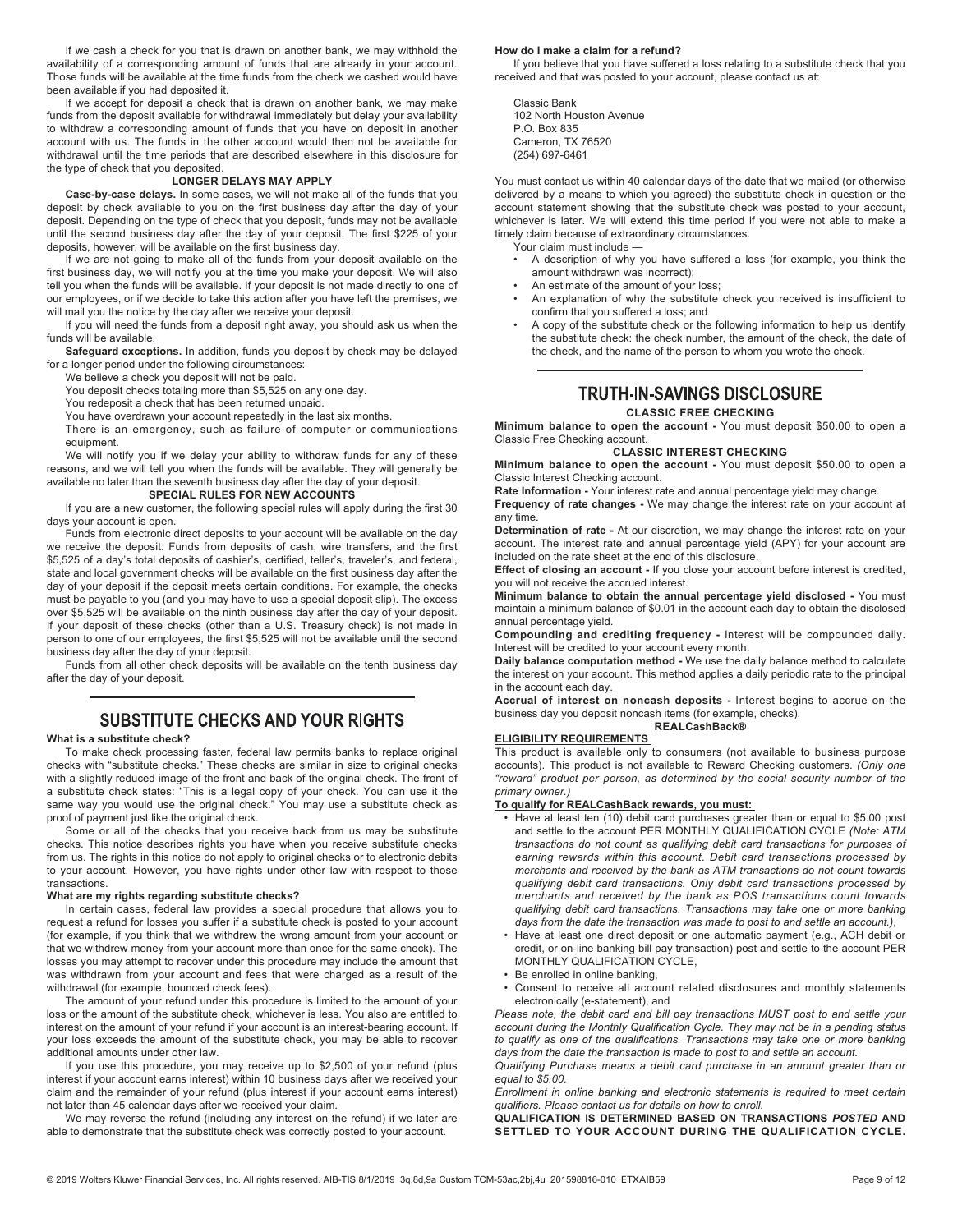MONTHLY QUALIFICATION CYCLE MEANS A PERIOD BEGINNING THE LAST BUSINESS DAY OF THE CURRENT MONTHLY STATEMENT CYCLE THROUGH THE SECOND TO LAST BUSINESS DAY OF THE FOLLOWING MONTHLY STATEMENT CYCLE.

### REALCashBack Rewards

Cash Back - When the monthly qualifications are met, you will receive 3% cash back, on total qualifying purchases up to \$300.00 that post to and settle your account during the Monthly Qualification Cycle. The cash back rewards will be credited to your account on the last day of your statement cycle.

ATM Fee Refunds - When the monthly qualifications are met, we will reimburse you up to \$15.00 for ATM fees imposed by other U.S. financial institutions during the statement cycle. The ATM fee refund will be credited to your account on the last day of your statement cycle.

### Minimum Balance Requirements

You must deposit \$50.00 to open this account.

#### Monthly Service Charge

There is no monthly or annual service charge for this account.

### Effect of Closing Account

You will not receive REALCashBack rewards if you close your account on or before the last day of your monthly qualification cycle.

#### Transaction Limitations

No limitations on the number or amount of deposits into or withdrawals from your account each month.

Fees for special services such as Stop Payment orders will be imposed as applicable and in amounts listed on the Schedule of Fees. REWARDChecking®

## ELIGIBILITY REQUIREMENTS

This product is available only to consumers (not available to business purpose accounts). This product is not available to REALCashBack customers. (Only one "reward" product per person, as determined by the social security number of the primary owner.)

## To qualify for REWARDChecking rates, you must:

- Have at least ten (10) debit card purchases post and settle to the account PER MONTHLY QUALIFICATION CYCLE (ATM transactions do not count as qualifying debit card purchases and do not count towards the 10 required transactions. Debit card transactions processed by merchants and received by the bank as ATM transactions do not count towards qualifying debit card transactions. Only debit card transactions processed by merchants and received by the bank as POS transactions count towards qualifying debit card transactions. Transactions may take one or more banking days from the date the transaction was made to post to and settle an account.),
- Have at least one direct deposit or one automatic payment (e.g., ACH debit or credit, or on-line banking bill pay transaction) post and settle to the account PER MONTHLY QUALIFICATION CYCLE,
- Consent to receive all account related disclosures and monthly statements electronically (e-statement), and

QUALIFICATION IS DETERMINED BASED ON TRANSACTIONS POSTED AND SETTLED TO YOUR ACCOUNT DURING THE QUALIFICATION CYCLE. MONTHLY QUALIFICATION CYCLE MEANS A PERIOD BEGINNING THE LAST DAY OF THE CURRENT MONTHLY STATEMENT CYCLE THROUGH THE SECOND TO THE LAST BUSINESS DAY OF THE FOLLOWING MONTHLY STATEMENT CYCLE.

#### **Monthly Service Charge**

There is no monthly or annual service charge for this account.

#### Tiered Variable Rate Information

The interest rate and annual percentage yield (APY) for each balance level may change and are included on the rate sheet at the end of this disclosure.

### Determination and Frequency of Rate and Tier Threshold Levels

At our discretion, we may periodically change the interest rates, annual percentage yields (APY) and/or Tier Threshold Level for this account.

# Limitations on Rate or Tier Threshold Level Changes

There are no maximum or minimum interest rate or Tier Threshold Level limits for this account.

### Compounding and Crediting

Interest will be compounded daily. Interest will be credited to your account every month.

### Effect of Closing Account

Interest will not be paid if you close your account prior to the end of a statement cycle.

## To Obtain the Annual Percentage Yield

No minimum balance is required to obtain the annual percentage yield.

## **ATM Fee Refunds**

When the monthly qualifications are met, we will reimburse you up to \$15.00 for ATM fees imposed by other U.S. financial institutions during the statement cycle. The ATM fee refund will be credited to your account on the last day of your statement cycle.

### Minimum Balance Requirements

You must deposit \$50.00 to open this account. No minimum balance is required to avoid the imposition of fees.

# Transaction Limitations

No limitations on the number or amount of deposits into or withdrawals from your account each month.

## Balance Computation Method

We use the daily balance method to calculate the interest on your account. This method applies a daily periodic rate to the principal in the account every day. The

balance that we use when calculating interest is the ledger balance. This means interest begins to accrue on the business day you deposit non-cash items (for example, checks).

#### SAFELINK CHECKING

Eligibility Requirements - This product is available only to consumers who are of legal age (not for business purposes or minors). Only one SafeLink Checking account per person as determined by the Social Security Number of the primary owner.

Rate Information - Your interest rate and annual percentage yield may change.

Frequency of rate changes - We may change the interest rate on your account at any time.

Determination of rate - At our discretion, we may change the interest rate on your account. The interest rate and annual percentage yield (APY) for your account are included on the rate sheet at the end of this disclosure.

Compounding and crediting frequency - Interest will be compounded daily. Interest will be credited to your account every month.

Effect of closing an account - If you close your account before interest is credited, you will not receive the accrued interest.

Minimum balance to open the account - You must deposit \$50.00 to open this account.

Daily balance computation method - We use the daily balance method to calculate the interest on your account. This method applies a daily periodic rate to the principal in the account each day.

Accrual of interest on noncash deposits - Interest begins to accrue on the business day you deposit noncash items (for example, checks). Fees:

A service charge of \$14.95 will be assessed for each month after the first monthly statement cycle.

No Overdraft Fee.

No Insufficient Funds Fee. (Returned checks may be subject to the payee/merchant's fee.)

We will return or decline any item presented to your account that would overdraw your account, to the extent possible with our processing system. Items we return due to insufficient funds may be subject to fees from the payee/third-party merchants.

Transaction limitations - No limitations on the number or amount of deposits into or withdrawals from your account.

### MONEY MARKET

Rate Information - Your interest rate and annual percentage yield may change. Frequency of rate changes - We may change the interest rate on your account at any time.

Determination of rate - At our discretion, we may change the interest rate on your account. The interest rate and annual percentage yield (APY) for your account are included on the rate sheet at the end of this disclosure.

Compounding and crediting frequency - Interest will be compounded daily. Interest will be credited to your account every month.

Effect of closing an account - If you close your account before interest is credited, you will not receive the accrued interest.

Minimum balance to open the account - You must deposit \$2,500.00 to open a Money Market Deposit account.

Minimum balance to avoid imposition of fees - A service charge of \$15.00 will be imposed every statement cycle if the balance in the account falls below \$2,500.00 any day of the cycle.

Minimum balance to obtain the annual percentage yield disclosed - You must maintain a minimum balance of \$2,500.00 in the account each day to obtain the disclosed annual percentage yield.

Daily balance computation method - We use the daily balance method to calculate the interest on your account. This method applies a daily periodic rate to the principal in the account each day.

Accrual of interest on noncash deposits - Interest begins to accrue on the business day you deposit noncash items (for example, checks).

Transaction limitations - Transfers from a Money Market account to another account or to third parties by automatic, or preauthorized transfers or by check, draft, or similar order to third parties are limited to six per statement cycle.

Unlimited withdrawals or transfers to other accounts of the same depositor and directly to the depositor are permitted when made by mail, messenger, automated teller machine, or in person.

A service charge of \$7.50 will be charged for each withdrawal in excess of six during a statement cycle.

#### STATEMENT SAVINGS

Rate Information - Your interest rate and annual percentage yield may change.

Frequency of rate changes - We may change the interest rate on your account at any time.

Determination of rate - At our discretion, we may change the interest rate on your account. The interest rate and annual percentage yield (APY) for your account are included on the rate sheet at the end of this disclosure.

Compounding and crediting frequency - Interest will be compounded daily. Interest will be credited to your account every quarter.

Effect of closing an account - If you close your account before interest is credited, you will not receive the accrued interest.

Minimum balance to open the account - You must deposit \$50.00 to open a Statement Savings account.

Minimum balance to obtain the annual percentage yield disclosed - You must maintain a minimum daily balance of \$500.00 (\$100.00 for minors under 18 years of age) to obtain the disclosed annual percentage yield.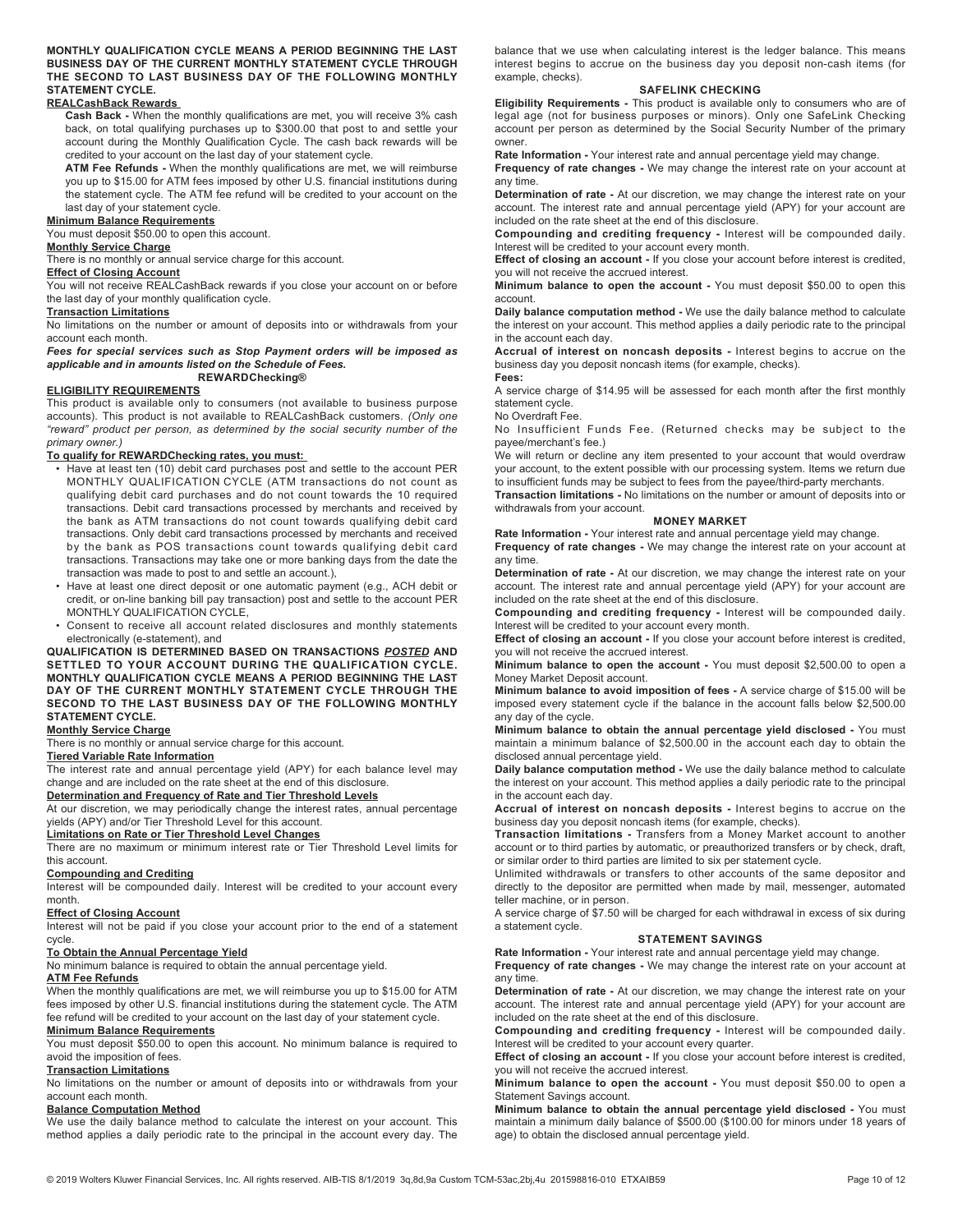Minimum balance to avoid imposition of fees - A service charge of \$3.00 will be imposed every month if the account balance falls below \$500.00 any day of the month. This fee will not apply to minors under 18 years of age if certifying documentation has been filed with the bank.

Daily balance computation method - We use the daily balance method to calculate the interest on your account. This method applies a daily periodic rate to the principal in the account each day.

Accrual of interest on noncash deposits - Interest begins to accrue on the business day you deposit noncash items (for example, checks).

Transaction limitations - Cash withdrawals or transfers from a Savings account to another account or to third parties by preauthorized, automatic, or telephone are limited to six per month. Unlimited transactions when made in person.

A service charge of \$3.00 will be charged for each withdrawal in excess of four during a month.

## FEE SCHEDULE

The following fees may be assessed against your account and the following transaction limitations, if any, apply to your account.

| transaction limitations, if any, apply to your account.    |         |                                                                                |
|------------------------------------------------------------|---------|--------------------------------------------------------------------------------|
| <b>Visa CheckCard/ATM Services</b>                         |         |                                                                                |
| ATM transactions and inquiries <sup>1</sup> :              |         |                                                                                |
|                                                            |         |                                                                                |
|                                                            |         |                                                                                |
|                                                            |         |                                                                                |
|                                                            |         |                                                                                |
| <b>Teller Services</b>                                     |         |                                                                                |
|                                                            |         |                                                                                |
| Collection/draft items (incoming and outgoing, each item): |         |                                                                                |
|                                                            |         |                                                                                |
|                                                            |         | Foreign Collection Items \$20.00 plus correspondent bank fee                   |
| Currency & coin services:                                  |         |                                                                                |
|                                                            |         |                                                                                |
|                                                            |         |                                                                                |
|                                                            |         |                                                                                |
| Temporary checks:                                          |         |                                                                                |
|                                                            |         |                                                                                |
|                                                            |         |                                                                                |
| <b>Other Services</b>                                      |         |                                                                                |
|                                                            |         |                                                                                |
|                                                            |         |                                                                                |
|                                                            |         |                                                                                |
|                                                            |         |                                                                                |
|                                                            |         | will be closed                                                                 |
|                                                            |         |                                                                                |
| (Classic Free Checking not subject to this fee.)           |         |                                                                                |
| Account protection transfer                                |         |                                                                                |
|                                                            |         | (Automatic Transfer from Deposit System Account) - one per day \$5.00          |
|                                                            |         |                                                                                |
|                                                            |         |                                                                                |
|                                                            |         | Research for items 3 years and older (per hour, 1 hour min.)\$50.00            |
|                                                            |         |                                                                                |
|                                                            |         |                                                                                |
| includes deposited checks and other items returned unpaid  |         |                                                                                |
|                                                            |         |                                                                                |
|                                                            |         |                                                                                |
|                                                            |         |                                                                                |
|                                                            |         |                                                                                |
| Night depository services:                                 |         |                                                                                |
|                                                            |         |                                                                                |
|                                                            |         |                                                                                |
|                                                            |         |                                                                                |
|                                                            |         |                                                                                |
|                                                            |         | (Includes overdrafts by check, in-person withdrawals, ATM and other electronic |
| withdrawals, and deposited items returned unpaid)          |         |                                                                                |
|                                                            |         |                                                                                |
|                                                            |         |                                                                                |
|                                                            |         |                                                                                |
|                                                            |         |                                                                                |
|                                                            |         |                                                                                |
|                                                            |         | sizes and availability vary by branch.                                         |
| Size                                                       | Fee     |                                                                                |
| $3 \times 5$                                               | \$18.00 |                                                                                |
| $4 \times 5$                                               | \$18.00 |                                                                                |

| 3 X D          | 310.UU  |
|----------------|---------|
| $4 \times 5$   | \$18.00 |
| $5 \times 5$   | \$23.00 |
| $3 \times 10$  | \$28.00 |
| $4 \times 10$  | \$28.00 |
| $5 \times 10$  | \$33.00 |
| $10 \times 10$ | \$48.00 |

Deposit box drilling

| Statements:                                                          |  |
|----------------------------------------------------------------------|--|
|                                                                      |  |
|                                                                      |  |
|                                                                      |  |
| (e.g., watch signatures, dual signatures, etc.)                      |  |
|                                                                      |  |
|                                                                      |  |
|                                                                      |  |
|                                                                      |  |
| <sup>1</sup> The ATM owner may charge an additional transaction fee. |  |

Fee Schedule Effective 11/15/18

## YOUR ACCOUNT

These are the accounts you have opened or inquired about. Further details about these accounts are inside this disclosure. If the figures are not filled in, please see the insert that is with this disclosure or your periodic statement.

# $\Box$  CLASSIC FREE CHECKING

 $\Box$  CLASSIC INTEREST CHECKING

The interest rate for your account is \_\_\_\_\_\_\_\_\_\_\_\_%

with an annual percentage yield of \_\_\_\_\_\_\_\_\_\_\_\_%.

 $\Box$  REALCashBack®

 $\Box$  REWARDChecking®

Rate Information:

### (Reward rate if account qualifications are met)

- Tier 1 If your daily balance is less than \$10,001.00, the interest rate paid on the entire balance will be \_\_\_\_\_\_\_\_\_\_\_% with an annual percentage yield of  $\frac{9}{6}$ .
- Tier 2 An interest rate of \_\_\_\_\_\_\_\_\_\_\_% will be paid only on the portion of your daily balance that is \$10,001.00 or greater, with an annual percentage yield of —————————% to —————————% depending on balance.

(Base rate if account qualifications are not met) The interest rate for your account

is \_\_\_\_\_\_\_\_\_\_\_% with an annual percentage yield of \_\_\_\_\_\_\_\_\_\_\_%.

# $\Box$  SAFELINK CHECKING

- The interest rate for your account is \_\_\_\_\_\_\_\_\_\_\_\_%
- with an annual percentage yield of \_\_\_\_\_\_\_\_\_\_\_\_%.

## $\Box$  MONEY MARKET

The interest rate for your account is \_\_\_\_\_\_\_\_\_\_\_\_%

with an annual percentage yield of \_\_\_\_\_\_\_\_\_\_\_\_%.

## $\Box$  STATEMENT SAVINGS

The interest rate for your account is \_\_\_\_\_\_\_\_\_\_\_\_% with an annual percentage yield of \_\_\_\_\_\_\_\_\_\_\_\_%.